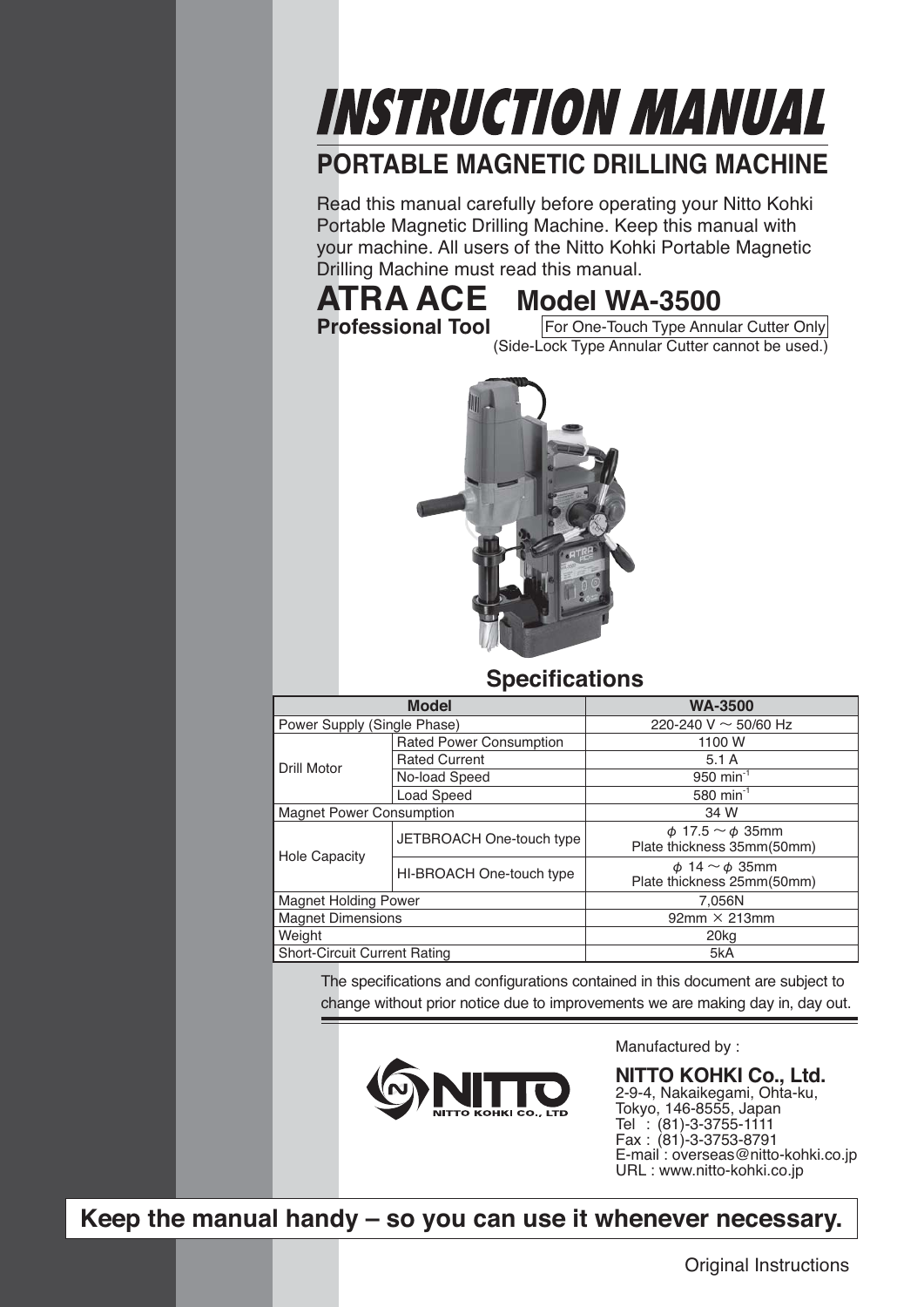Thank you very much for your purchase of **Nitto Kohki product.**

Before using your machine, please read this manual carefully so that you may use it properly to get the most out of it.

**Please keep the manual handy - so you can use it whenever necessary.**

| $\cdot$ English | :Please ask your dealer or<br>distributor for instruction manual<br>in local language(s).                     |
|-----------------|---------------------------------------------------------------------------------------------------------------|
| ∙ German        | :Bitte fragen Sie Ihren Händler<br>nach eine Betriebsanleitung in<br>Landessprache.                           |
| $\cdot$ French  | :S'il vous plait, veuillez demandez<br>á votre foumisseur de manuel<br>instruction en langue locale.          |
| · Spanish       | :Por favor, cantacte con su<br>distribuidor para el manual de<br>instrucciones en español.                    |
|                 | · Portuguese : Por favor pessa ao seo agente<br>ou distribuidor o manual de<br>instrucces ih linguagen local. |
| · Italian       | :Per Manuale Istruzioni in lingua<br>locale Vi preghiamo di rivolgervi<br>al rivenditore o distributore.      |
| $\cdot$ Dutch   | :Vraag uw handelaar<br>om een nederladstalige<br>gebruiksaanwijzing.                                          |
| $\cdot$ Swedish | :Be er lokala Åtreförsäljare eller<br>distributör om manualer pá<br>svenska.                                  |
| $\cdot$ Danish  | :Venligst henvend Dem til den<br>danske distributør for instructions<br>manualer.                             |
| $\cdot$ Polish  | :Prosze pytac swojego dealera<br>lub dystrybutora o instrukcje<br>obslugi w jezyku localnym.                  |
| ・中文             | :請向當地供應商或経銷商詢問中<br>文使用説明書                                                                                     |

### **CONTENTS**

|     | ABOUT YOUR NITTO PORTABLE MAGNETIC    |     |
|-----|---------------------------------------|-----|
|     |                                       |     |
|     |                                       |     |
|     |                                       |     |
|     |                                       |     |
|     | 4. FUNCTIONS OF ELECTRONIC CONTROL  9 |     |
|     |                                       |     |
|     |                                       |     |
|     |                                       | 14  |
|     |                                       | 15  |
|     |                                       | -16 |
| 10. | EXPLODED DIAGRAM: MACHINE             | 19  |
|     | 11. ATRA ACE WA-3500 PARTS LIST       | 20  |
|     | 12. EXPLODED DIAGRAM: DRILL MOTOR     | 21  |
|     |                                       |     |

### **PICTOGRAM**

| Using this tool improperly could<br>result in serious injury. Read<br>the instruction manual before using.   |
|--------------------------------------------------------------------------------------------------------------|
| Do not allow the main body or the<br>power source to get wet as it will<br>cause electric shock and leakage. |
| Always wear suitable eye protection.                                                                         |
| Always wear suitable hearing protection.                                                                     |
| Always wear respiratory protective<br>equipment (PPE).                                                       |

・Sound Pressure Level :Maximum 85dB(A) according to Clause 1.7.4(f), Annex I, Machinery Directive. ・Sound Power Level :Maximum 98dB(A)  $\cdot$  Operating Temperature :5°C  $\sim$  40°C ・Operating Humidity :Maximum 90% at 25˚C ・Over-voltage Category :Category **Ⅱ** according to IEC664-1 ・Pollution Degree :Degree 3 according to IEC664-1 ・Wiring Diagram No. :TZW0055

The following Safety notations are used throughout the manual to highlight safety precautions for the user and for the machine.

| $\Lambda$ DANGER:  | Indicates an imminently hazardous situation which, if not avoided by following the<br>instructions given, will result in death or serious injury.    |
|--------------------|------------------------------------------------------------------------------------------------------------------------------------------------------|
| $\Lambda$ WARNING: | Indicates a potentially hazardous situation which, if not avoided by following the<br>instructions given, could result in death or serious injury.   |
| $\Lambda$ CAUTION: | Indicates a potentially hazardous situation which, if not avoided by following the<br>instructions given, could result in injury or material damage. |

**Caution**: Important precautions for machine or tool setup, operation and maintenance.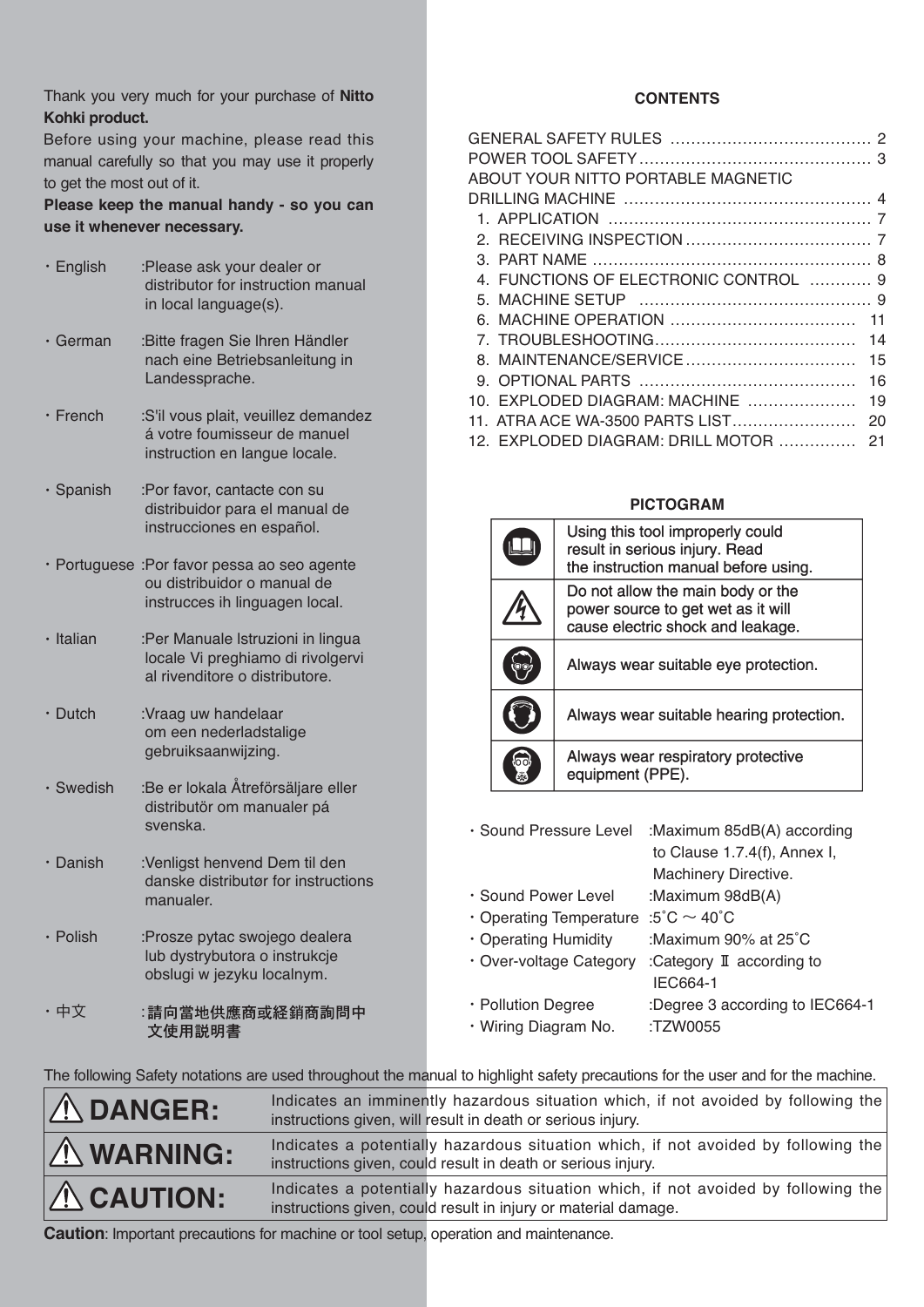### **WARNING**

Some dust created by power sanding, sawing, grinding, drilling and other construction activities contains chemicals known [to the State of California] to cause cancer, birth defects or other reproductive harm. Some examples of these chemicals are;

- ・Lead from lead-based paints.
- ・ Crystalline silica from bricks and cement and other masonry products.
- ・ Arsenic and chromium from chemically-treated lumber.

Your risk from these exposures varies, depending on how often you do this type of work. To reduce your exposure to these chemicals; work in a well ventilated area, and work within approved safety equipment, such as those dust masks that are specially designed to filter out microscopic particles.

### **GENERAL SAFETY RULES**

### **TO OPERATORS**

### **Always Wear Proper Clothing**

- Do not wear loose clothing. Loose clothing can become caught in the drilling machine. This could cause severe injuries. Be careful that loose clothing does not come into contact with the machine.
- Wear non-skid footwear. If you lose your footing, you could contact moving portions of the machine. This could cause severe injuries. Always wear nonskid footwear and remain balanced when using the drilling machine.
- Be careful of long hair. Wear a hat or a hair net to contain long hair. Long hair can become caught in the drilling machine. This will cause severe injuries. Be careful that long hair does not come into contact with the drilling machine.

### **Always Wear Suitable eyeprotection**

- Always wear Suitable eyeprotection. The operation of your drilling machine will cause flying chips and particles. These will cause severe eye injuries. You must always wear Suitable eyeprotection.
- Not all glasses are Suitable eyeprotection. Wear only Suitable eyeprotection that comply with ANSI standards. Not all of the lenses are shock resistant. Ordinary glasses will not provide sufficient eye protection.

### **Always Wear Suitable Hearing Protection**

● Always wear Suitable hearing protection. The operation of your drilling machine will cause big sound occurs. These will cause severe hearing loss injuries. You must always wear Suitable hearing protection.

### **Wear respiratory protective equipment (PPE)**

● Wear respiratory protective equipment (PPE) when working in an environment where dust particles are generated in operation.

### **Maintain Good Posture**

● Always wear non-skid footwear and maintain good posture. Do not use the drilling machine when you are tired. Fatigue or loss of balance could cause you to lose control of the machine. This could cause severe injuries. Always stay balanced. Always keep good posture. Stop using the machine if you are tired.

#### **Never Touch the Cutting Tip**

● Never touch the moving or cutting tip. Contact with the moving tip will cause severe injuries. Always keep all parts of your body away from the cutting tip. Always keep your hand and clothing away from the cutting tip.

### **ABOUT THE WORK AREA**

#### **Keep Work Area Clean**

- Always keep your work area clean. Cluttered work areas cause accidents. Always keep clear of other objects.
- Never use the magnetic drilling machine when it is wet. Always use the drilling machine in a dry area. Do not use the drilling machine in the rain. If you use the machine when it is wet you can get electric shock. If you use the machine in the rain you can get an electric shock.
- Always use the drilling machine in a well-lighted area. Do not use the drilling machine in the dark.
- Avoid all flammable materials. Use of the drilling machine may cause a spark that could ignite a fire or an explosion. Never use the machine near any flammable material.
- Keep away from children. Always keep the drilling machine away from children. Do not operate drilling machine when children are present.

### **BEFORE OPERATION**

#### **Make sure that all parts are free from damage**

- Make sure that the drilling machine is in good operating condition. Operation of a damaged machine could result in severe injuries. If there is any damage to the machine, do not use the machine. If there is any damage to the machine, take it to an authorized Nitto dealer for repair.
- Do not attempt service or repair of the drilling machine. All service or repair should be done by an authorized Nitto dealer.

#### **Secure Your Work**

● Always secure your work piece. Improperly mounted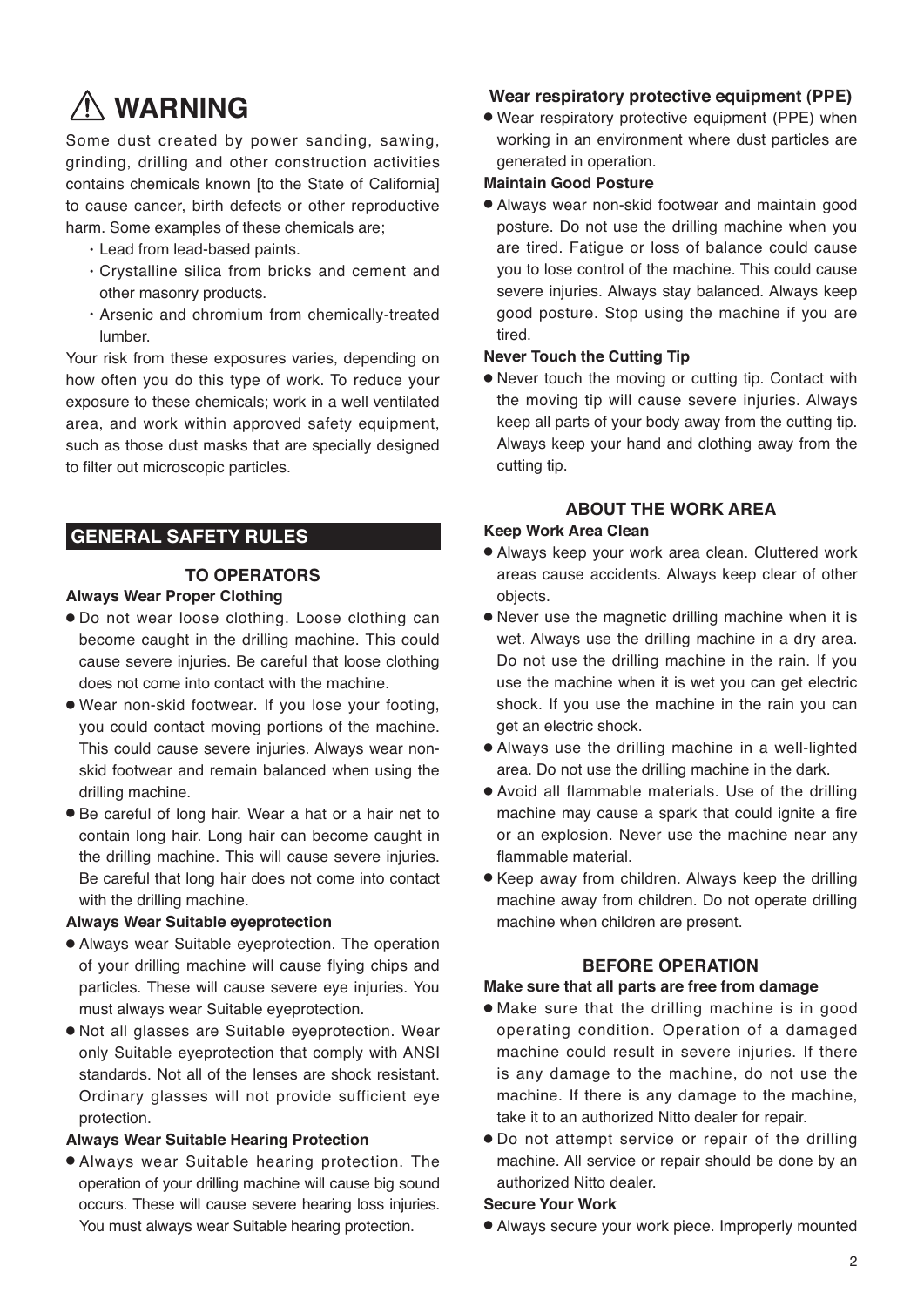work can become loose. This can cause severe injuries. Always secure all work.

- Always use a vice or a clamp. Do not attempt to hold any work piece with your hand. Attempting to hold a work piece with your hand may cause severe injuries. Always use a vice or clamp to hold the work piece.
- Always secure your drilling machine. Improperly mounted drilling machine can come loose. This can cause severe injuries. Always secure the drilling machine.

### **Avoid Clutter**

● Always stay clear of other objects. Cluttered work areas cause accidents. Always keep a clean work area and stay away from other objects.

### **Always Remove Spanner Wrenches and Adjustment Tools**

● Always remove spanner wrenches and adjustment tools after adjustments have been made to the drilling machine. Always remove all adjustment tools before using the drilling machine.

### **Always Use a Cutter that is Appropriate for Your Work**

● Always use a cutter that is appropriate for your work. Avoid heavy-duty work that is the beyond the capacity of your drilling machine. If the work exceeds the capacity of your drilling machine, this can cause accidents and severe injuries. Always use the drilling machine in accordance with its performance specifications.

#### **SAFE HANDLING**

● Never leave the magnetic drilling machine unattended while it is running. When the machine is unattended, disconnect the power source. Do not leave the work area until the machine comes to a complete stop. Operating the machine while it is unattended can case accidents that may result in severe injuries.

### **HOW TO STORE YOUR MAGNETIC DRILLING MACHINE**

- Always store the machine in a dry area.
- Always keep the machine out of the reach of children.

### **HOW TO CARRY YOUR MAGNETIC DRILLING MACHINE**

● Disconnect the power and turn off the machine whenever you carry the machine.

### **MAINTENANCE**

### **Do not take apart or modify your magnetic drilling machine.**

● Do not attempt to disassemble or modify your

magnetic drilling machine.

- Do not modify your magnetic drilling machine. Modifications can cause accident and severe iniuries.
- All service and repairs must be performed by an authorized Nitto dealer. Any attempt to service or repair the machine yourself may result in an accident and severe injuries.

#### **Check all Parts for Damage.**

- Always inspect the magnetic drilling machine before use.
- Always check that the pilot pin and cutter are in good condition. Use of the machine with worn pilot pins or worn cutter can cause accidents and severe injuries.
- Inspect all cutter before you put them on the magnetic drilling machine.
- Do not operate the magnetic drilling machine with a damaged or worn cutter. Do not operate the machine with a damaged or worn pilot pin. Do not operate the machine with any damaged accessory. Operating the machine with any damaged part or accessory can cause accidents and severe injuries. If there is any damage to the magnetic drilling machine do not operate the machine. Take it to an authorized Nitto Dealer for repair.
- Always have the magnetic drilling machine repaired at an authorized Nitto dealer. Always take the magnetic drilling machine to an authorized Nitto dealer for service, repair and replacement parts. If you cannot locate an authorized Nitto dealer near you, please contact your sales representative.
- Always use Nitto genuine parts. The use of improper or non-Nitto parts can cause accidents and severe injuries. Never use unauthorized parts. To obtain genuine Nitto parts, contact your sales agent.
- Do not remove any nameplate from your magnetic drilling machine. Do not remove any labels from your magnetic drilling machine. If any label or nameplate is damaged contact your sales agent for a replacement.

### **POWER TOOL SAFETY**

### **WARNING**

- Always make sure that the machine is properly grounded. If the machine is not properly grounded, someone can get an electric shock.
- If you have any doubt about the grounding of the magnetic drilling machine, contact a licensed electrician.
- Never connect the grounding conductor to a gas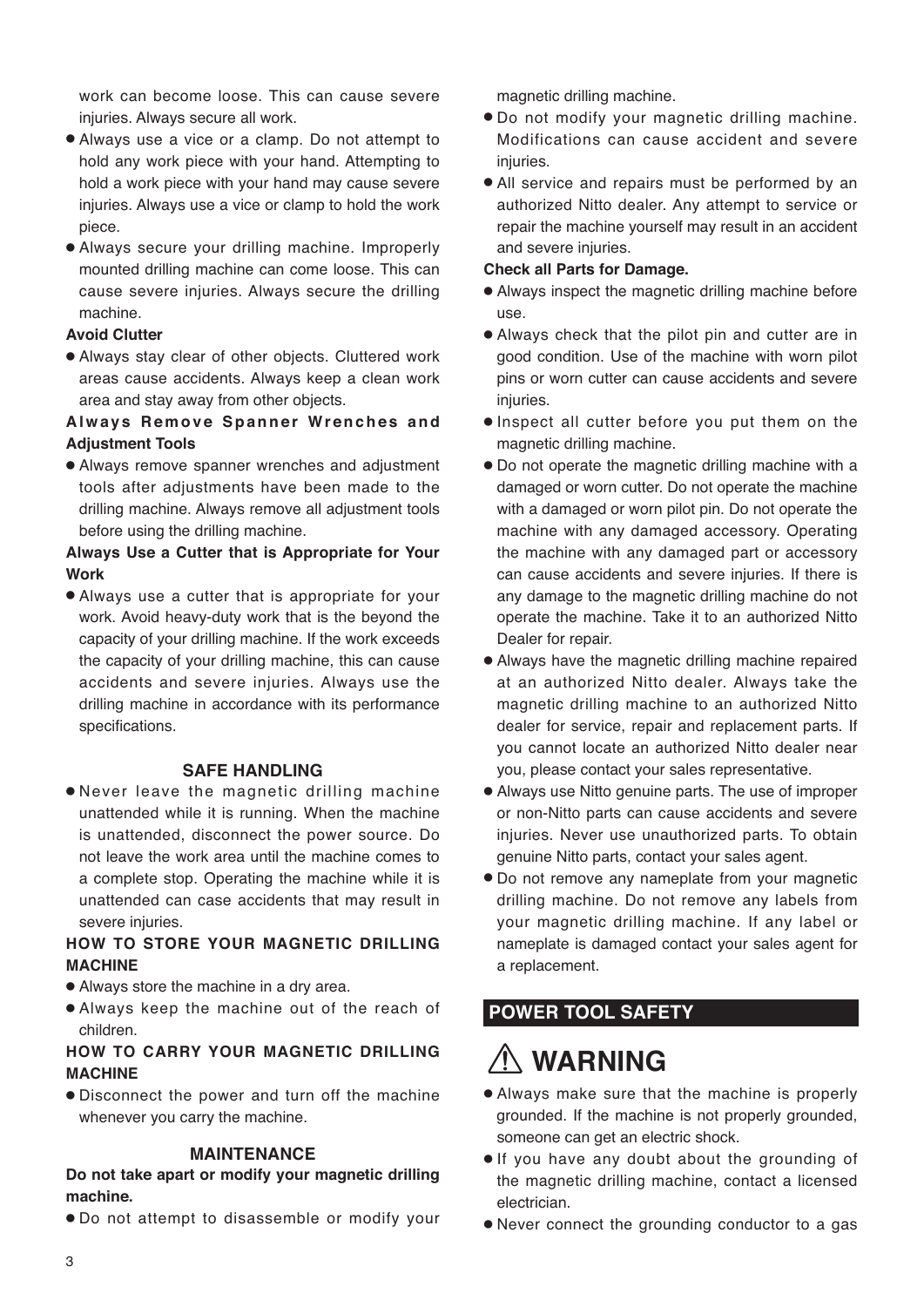pipe. This will result in an explosion and severe injuries or death.

- Always check the grounding conductor. If you have any doubts about the grounding conductor contact a licensed electrician.
- Wiring connections to a grounding rod require the expertise of a licensed electrician. Do not attempt the wire connections yourself. Always contact a licensed electrician.
- Do not abuse the power cord. A damaged power cord can cause an electrocution. A damaged power cord can cause fires. Always inspect the cord. If the cord is damaged, do not use the magnetic drilling machine.
- Do not carry the machine by the cord. Do not pull the cord to disconnect it from a socket.
- The cord can become damaged from heat, contact with sharp objects or from being twisted. Always inspect the cord. Do not use the machine if the cord is damaged.
- Always use a ground fault circuit interrupter. The use of a ground fault circuit interrupter may be required by government regulations. The failure to use a ground fault circuit interrupter may result in electric shock.
- Avoid starting the magnetic drilling machine abruptly or unintentionally.
- Always make sure that the switch is turned off before connecting the power source.
- Always disconnect the power source and turn off the switch before setting up for work operations. Always disconnect the power and turn off the switch when inspecting work. Always disconnect the power and turn off the switch before attempting any maintenance. Failure to disconnect the power and turn off the switch during set up, inspection or maintenance can cause accidents and severe injuries.

### **ABOUT YOUR NITTO PORTABLE MAGNETIC DRILLING MACHINE**

### **DANGER**

### **Do not use your portable drilling machine on the ceiling.**

● Use of the portable drilling machine on the ceiling is dangerous. The machine could fall. The falling machine could cause severe injuries or death. (Fig.1)



### **WARNING**

#### **Do not use the Magnet for more than five hours.**

● More than five hours of uninterrupted operation may cause a fire. Five hours of uninterrupted operation generates extreme heat in the Magnet. This heat can cause a fire. Do not touch the Magnet. When the Magnet is hot, touching it will cause a severe burn injury. Never use the Magnet for more than five continuous hours. When you are not using the Magnet, turn the switch to the "OFF" position and pull the plug out of the power source.

#### **Do not use the Drill Motor for over 30 minutes.**

● Uninterrupted operation of the Drill Motor for over 30 minutes generates heat. This heat can cause a fire. Never use the Drill Motor for over 30 minutes. When you are not using the Drill Motor, turn the switch to the "OFF' position and pull the plug from the power source.

#### **Use only on magnetic materials.**

● Your portable drilling machine cannot be used on non-magnetic materials, such as aluminum, stainless steel, copper or alloys. The Magnet will not work on non-magnetic materials. Attempting to use the Magnet on non-magnetic materials could cause an accident.

#### **Use caution during wall operation.**

- When using your portable magnetic drilling machine on a magnetic wall, always use caution.
- Never stand under the machine.
	- \* Never allow anyone to stand under the machine.
	- \* Never put any part of your body under the machine.
	- \* If the machine falls, it could result in severe injury or death.
- Always remove cutting oil from the tank before using the machine on a wall. You must manually apply cutting oil to the cutting tool.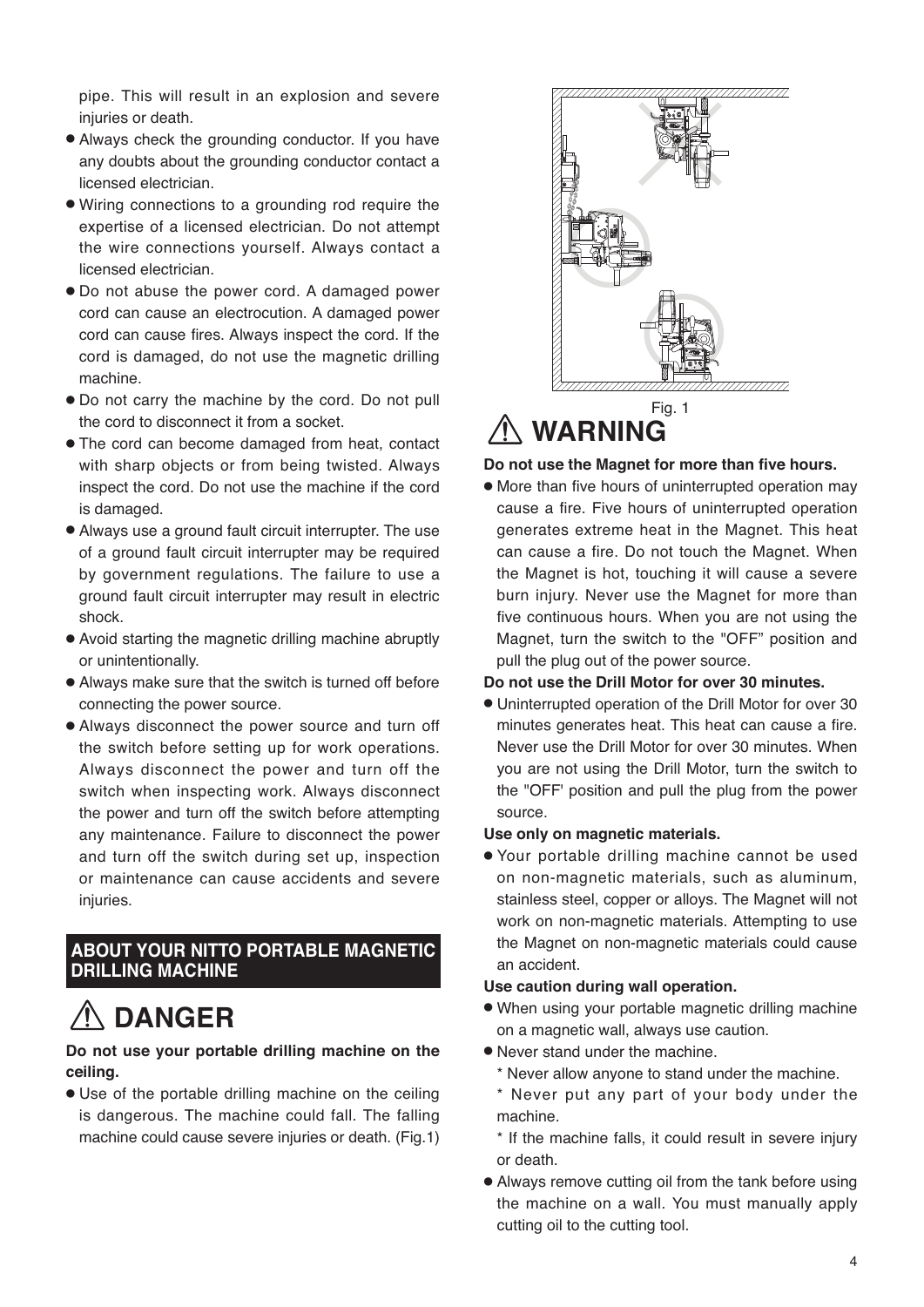### **Always use a work piece that is at least 3/8" (9 mm) thick.**

● The work piece must be at least 3/8" (9 mm) thick. If a work piece is too thin, the magnetic power of your machine will decrease. This will cause the machine to move during operation. This could result in an accident. (Fig.3)



Fig. 3

#### **Use an iron back-up plate.**

● If the work piece is less than 3/8" (9 mm) thick, you must use an iron back-up plate that is more than 13/32"(10 mm ) in thickness. The surface area of the iron back-up plate must he greater than the surface area of the Magnet. An appropriate back-up plate is necessary to boost the holding power of the Magnet. (Fig.3)

 Use of an inappropriate back-up plate can result in an accident, If the back-up plate is not thick enough or big enough, the machine will come loose during operation. This can result in an accident and severe injuries.



Fig. 3

### **Always keep surfaces clean.**

● Always keep the Magnet surface clean. Always keep the work piece surface clean. If there are any foreign objects between the Magnet and the work piece surfaces, this will reduce magnetic power. This could cause the machine to move during operation. This can result in an accident. Keep all surfaces clean of rust, chips or other foreign material.

#### **Do not place the machine over a hole.**

● Do not attempt to position the Magnet over a hole. Attempting to straddle a hole will reduce the power of the Magnet. This will cause the work piece to

come loose during operation and can cause an accident.

### **Always use a Chain to secure the machine.**

- If the machine falls, it can cause severe injuries. There is always a possibility that magnetic power can be lost or reduced because of a power failure. Magnetic power can be lost on rough surfaces. You must take precautions to prevent the machine from falling.
- This machine comes with the Chain. The Chain is to be used to fasten the machine to the work piece. If you do not use the Chain, it is possible that the machine may fall. (Fig.4)
- If use of the Chain is not possible because of the size of the work piece, you must use another method of securing the machine. Use a Supporting Magnet Ass'y to prevent the machine from falling.
- The use of a Supporting Magnet Ass'y is shown below. (Fig.5)



### **Always set the Magnet in the proper position.**

- Always set the Magnet parallel to the longitudinal direction of the material. Failure to set the Magnet in the proper position may result in reduced magnetic power. This can cause the machine to move in operation. This can cause an accident resulting in severe injuries.
- When using on H-section steel, as shown in the figure below, set the Magnet in a direction parallel to the longitudinal direction of the material. This will ensure that the Magnet is in the best position for magnetic attraction.(Fig.6)
- Poor magnetic power may result in damage to the cutter or damage to the work piece.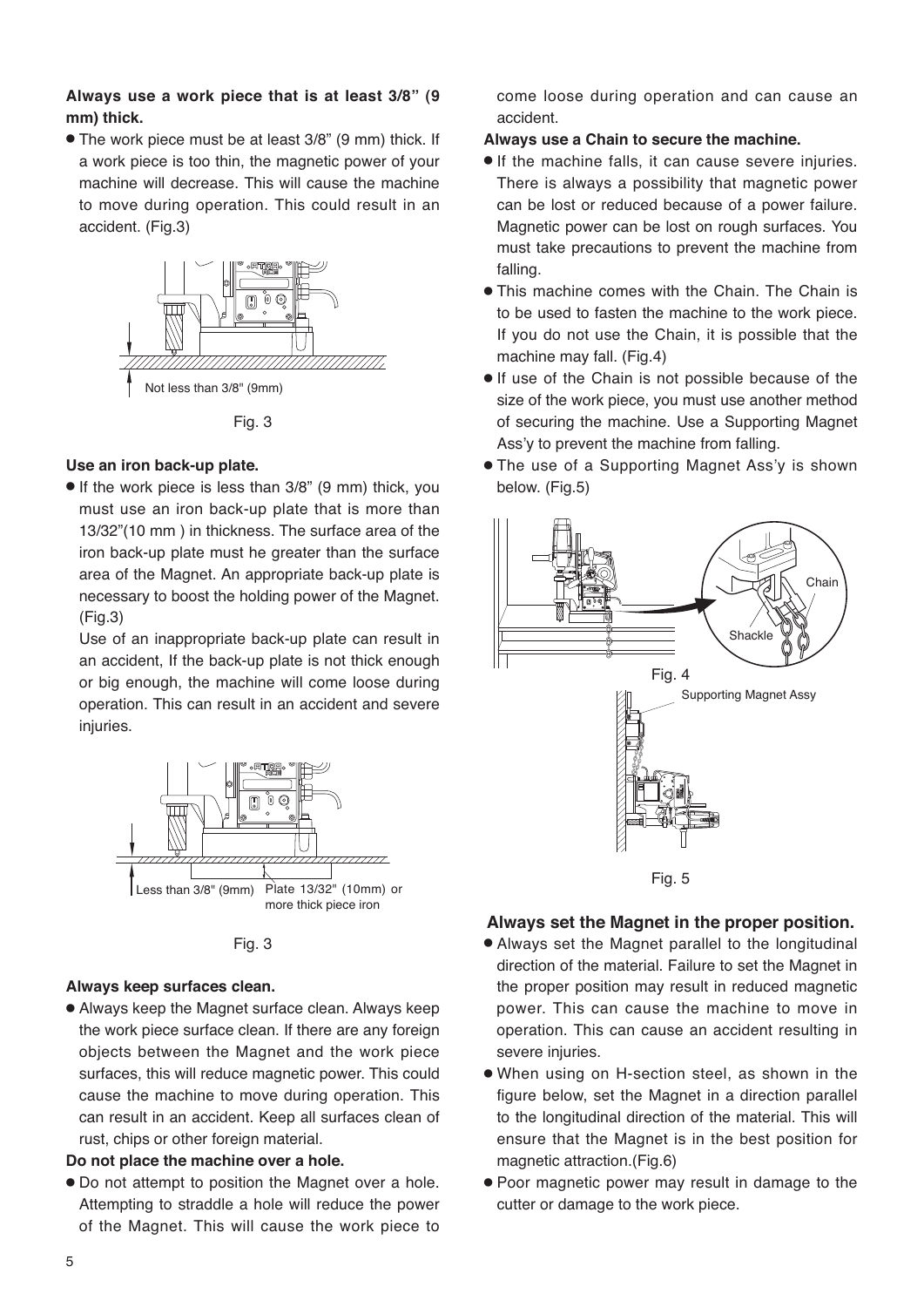



### **Be careful about chips.**

● Keep your hands away from the cutting area at all times. During drilling, there will be chips. The chips are sharp. The chips are rotating with the cutter. Any contact with the chips can cause severe injuries.

#### **Do not touch the slug.**

● Do not touch the slug. The slug is very hot. It will cause severe burns. Make sure that no one touches the slug. Make sure that there is no one below the work area during operation. Hot slugs will fall. Hot slugs can cause severe burns, other severe injuries, or even death. Always wear protective equipment, including protective headgear, eye protection, hearing protection, and gloves. Do not allow any person without protective equipment to come near the machine.

#### **Do not use your hands to remove chips.**

● Chips have sharp edges. Use a screwdriver to remove chips. If you use your hands to remove chips, you can be injured, even if you are wearing gloves. Do not use your hands to remove chips under any circumstances.

### **The cutting edge is sharp.**

● The cutting edge is sharp. If you do not wear gloves, you will be cut. Attempting to change the cutter can result in severe injuries.

#### **Do not use Cutting Oil for other purposes.**

● Cutting Oil should be used only for drilling. Please refer to Section 5-5 of this manual for further warnings and instructions about Cutting Oil.

**The Drill Motor will stop automatically when drilling operation is completed. If the Drill Motor fails to stop automatically, turn off the Motor Switch to stop it and then contact sales agent from which you have purchased your machine or an authorized dealer near you for repair.**

### **CAUTION**

### **Do not use power that is generated by an enginedriven welder.**

● The use of an engine-driven welder as a power source may cause your magnetic driven machine to malfunction, Power from an engine-driven welder can damage the electronic circuits in your portable drilling machine.

### **Use a Proper extension cord.**

● Do not use an extension cord that is too thin. Do not use an extension cord that is too long. Do not use an extension cord that is wound on a drum. Do not share an extension cord with other motordriven tools. These uses can cause voltage to drop and can reduce the holding power of the magnet, causing the machine to move during operation. This can decrease performance and may cause damage to the machine. (Fig.7)

| <b>Extension Cord</b> |                                  |  |
|-----------------------|----------------------------------|--|
| Max length            | Size (nominal cross-section      |  |
|                       | area of the conductor)           |  |
| 10 m (32.8ft)         | Min 1.25 mm <sup>2</sup> (AWG16) |  |
| 20 m (65.6ft)         | Min 2 mm <sup>2</sup> (AWG14)    |  |
| 30 m (98.4ft)         | Min 3.5 mm <sup>2</sup> (AWG12)  |  |



Fig. 7

### **Do not use this machine on the steel material being electrically welded.**

● When the electric welder is not properly grounded, electricity will run through the Atra Ace machine via its Magnet, causing possible failure or malfunctioning, which in turn may cause accident.

#### **Do not force to feed cutter when drilling manually.**

● Because the Hi-Broach and Jet-Broach have rather thin cutting edges with less cutting pressure resistance as compared to twist drill, do not force to feed the cutter when drilling manually.

 If you feed it with too much force, the cutter may break or end up with shorter life than otherwise.

#### **Always use a compatible Pilot Pin.**

● The Pilot Pin must be compatible with the cutter. An improper Pilot Pin may result in an accident. See Section 5-3 to identify compatible Pilot Pins and cutters. The proper Pilot Pin to be used will vary, depending on the type of cutter, the diameter of the cutter, and the length of the cutter.

#### **Do not switch to auto while drilling in manual mode.**

● When you want automatic drilling, set the machine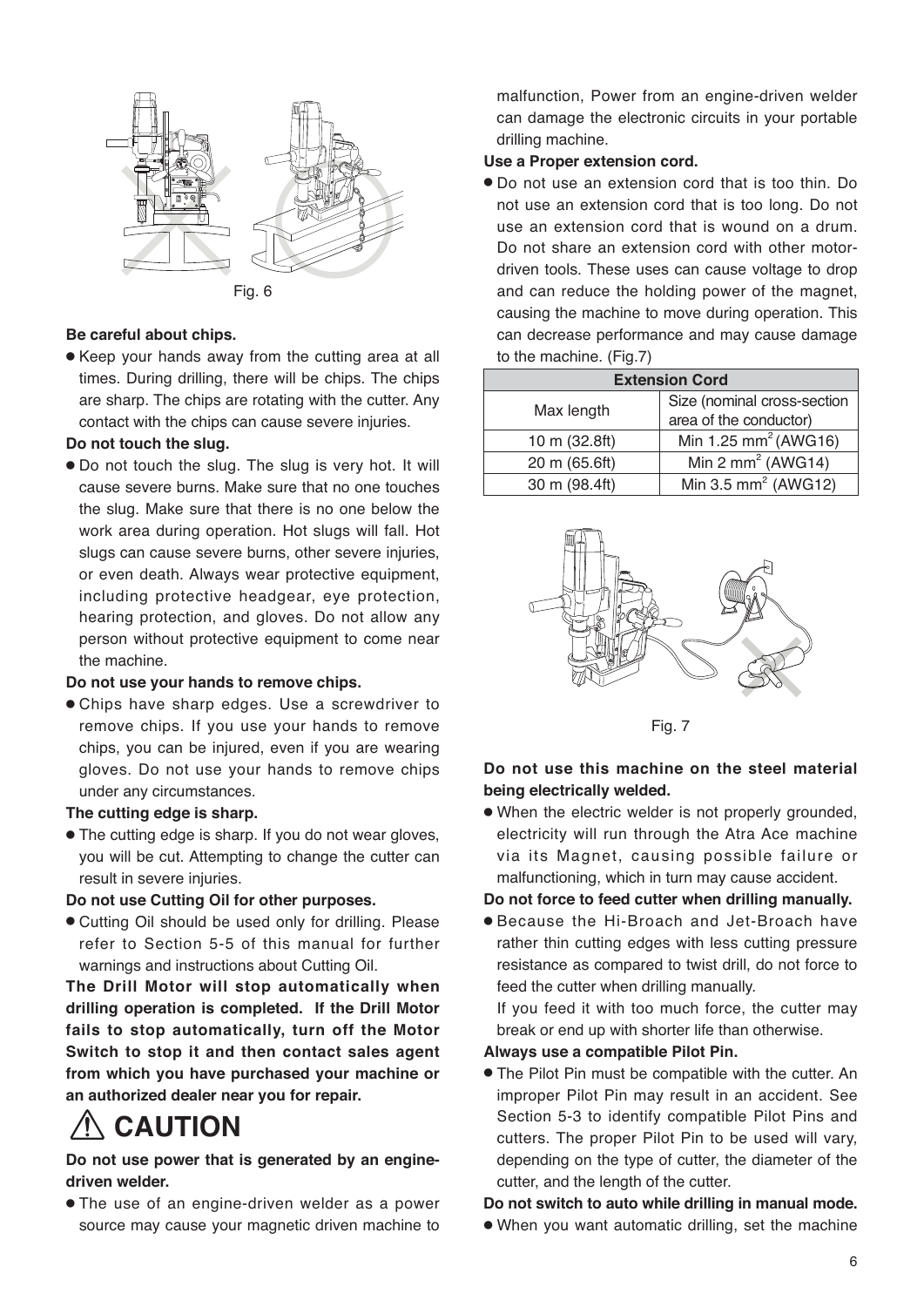to auto mode first and then start drilling.

 Do not switch over to auto mode in the middle of manual drilling operation: the Drill Motor may come to a stop if you do so.

### **Do not apply manual force when feeding in auto mode.**

● Do not apply force to the Rod Handle when feeding in auto mode (with the Rod Handle pushed toward the machine).

### **Do not start drilling with manual feed.**

● Do not start drilling with manual feed. Once you have started with manual feed, however, you must not change mode to automatic feed half way through the operation because the Drill Motor may come to a stop making it impossible to complete the hole.

**Leaving the machine alone in a subzero C˚ environment for many hours may cause Drill Motor start-up failure at the initial startup. This is nothing unusual. Set the auto-feed switch to OFF (with the Rod Handle pulled out toward the operator) and run the machine idly for a few minutes. That should take care of initial startup failure.** 

### **1. APPLICATION**

This is a portable drilling machine with a Magnet, geared to drilling mild steel (or equivalent) using One-Touch type Jet-Broach or Hi-Broach. The machine will be mounted on the workpiece to be drilled with the Magnet securely fastening the machine to the workpiece while drilling takes place.

### **2. RECEIVING INSPECTION**

Upon unpacking, check to see that the shipment is complete without damage or oil leakage in transport. Should you find any damage or short-shipment, please contact sales agent through which you have purchased your machine or an authorized dealer near you for corrective actions.

| <b>Package Contents</b>   | $Q'$ ty | Check |
|---------------------------|---------|-------|
| ATRA ACE                  | 1set    |       |
| <b>Pilot Pin 08035</b>    |         |       |
| Hex. Socket Screw Key 3   |         |       |
| Spanner 8X10              |         |       |
| Cutting Oil 0.5 & Can     |         |       |
| Side Handle               |         |       |
| Chain                     |         |       |
| Guard                     |         |       |
| <b>Instruction Manual</b> |         |       |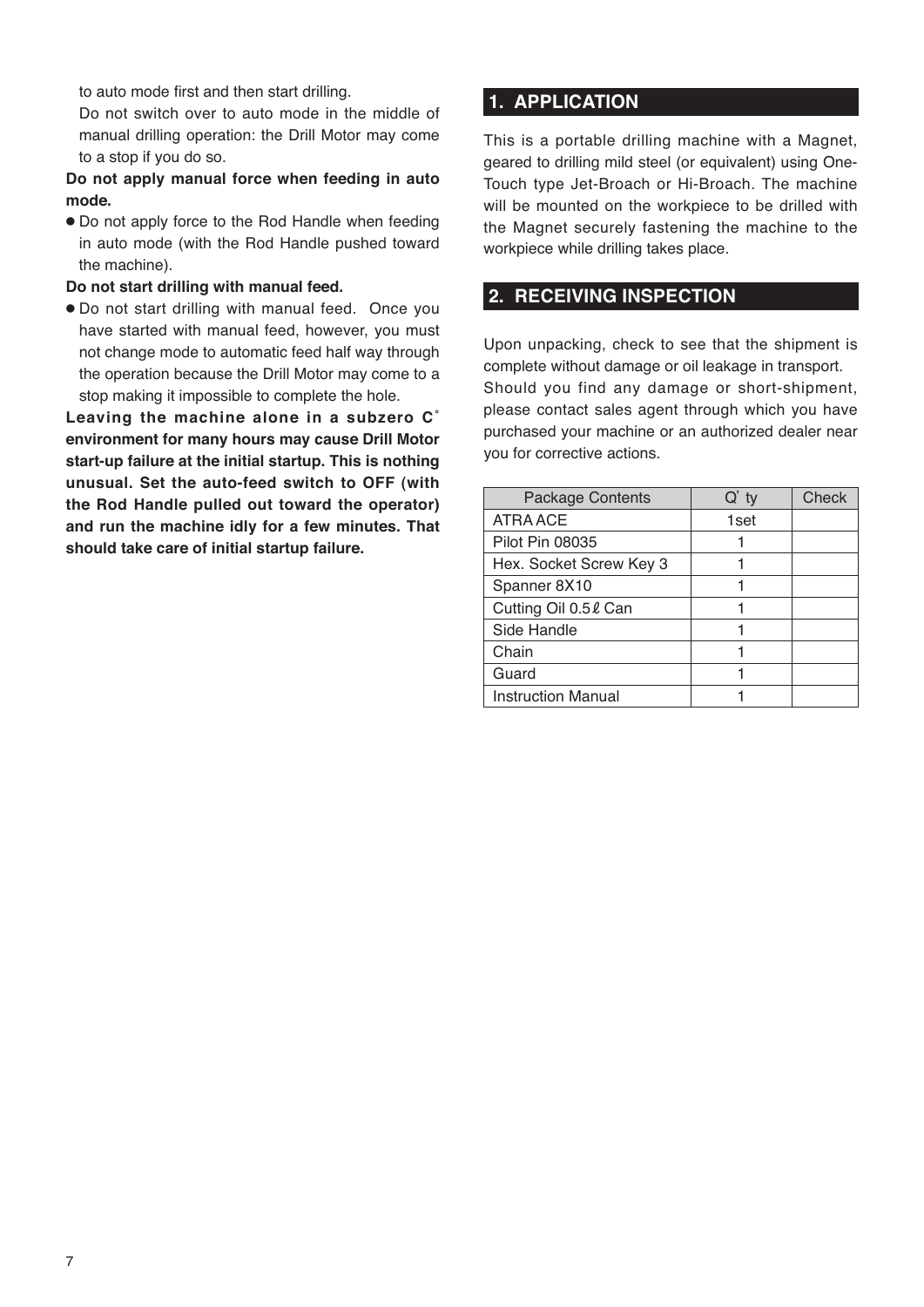### **3. PART NAME**



Fig. 8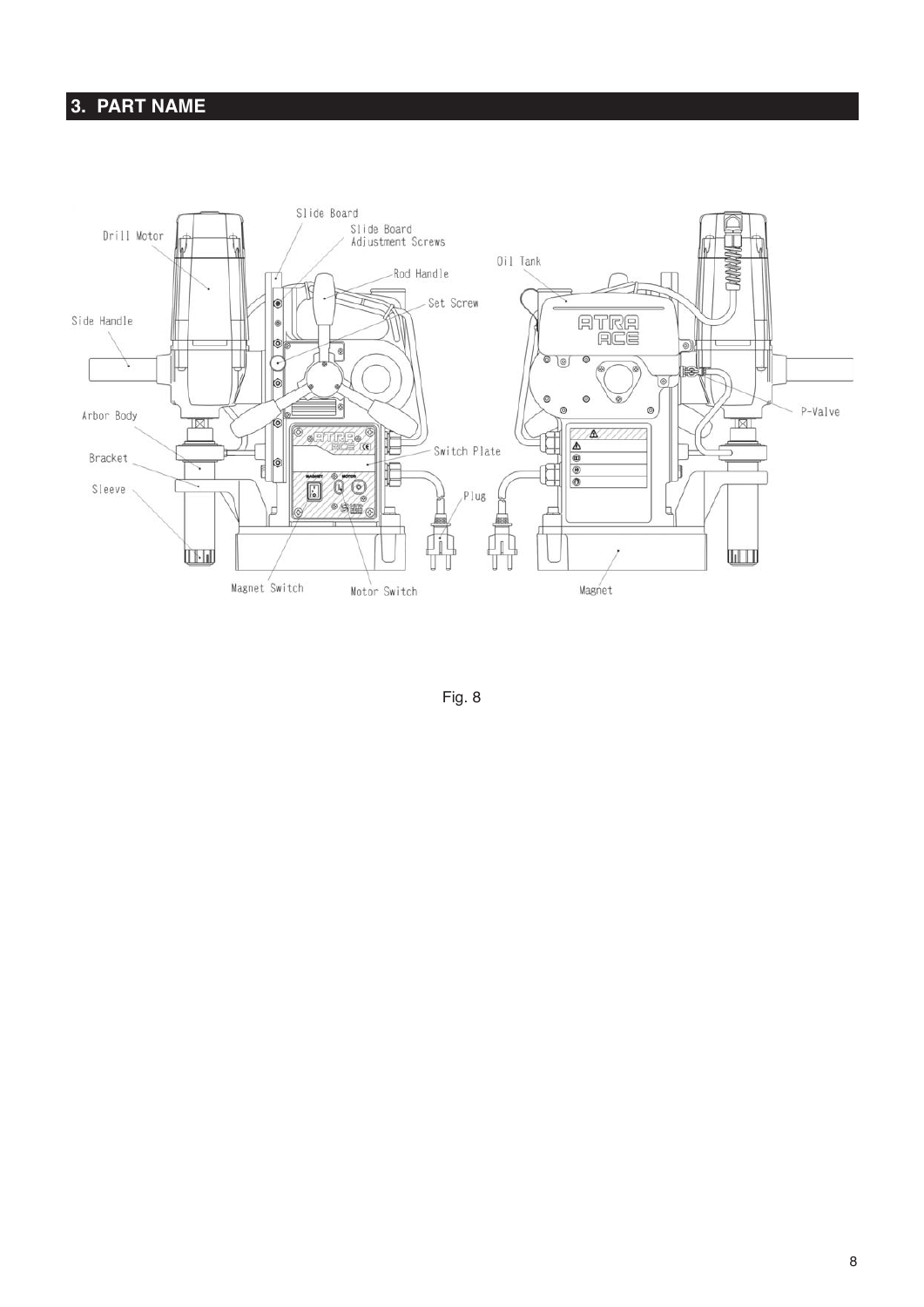### **4. FUNCTIONS OF ELECTRONIC CONTROL**

### **4-1. Overload Detecting Function**

When overload occurs during drilling operation, the overload detector puts the following functions to work. Please note, however, that there may be cases where the overload detector does not work properly if power is drawn from an engine generator with fluctuating output voltage, sometime tool high and sometime too low.

### ● **Automatic Feed Rate Control Function**

Automatic drill feed starts slowly for the first few seconds and then it picks up speed automatically to an appropriate level in terms of cutting load applied to the cutter. In addition, a cutter diameter factor is also taken into account for automatic feed rate control.

### ● **Automatic Stop Function**

Overload to the Drill Motor or feed motor automatically stops the drill and ongoing feed, preventing possible damage to the machine and cutter. However, if a worn or blunt cutter is being used, it may break.

### **4-2. Automatic Cycle Stop Function**

When drilling operation is complete with the machine relieved of cutting load, the Drill Motor stops automatically.

### **4-3. Limit Switch Function**

Even if the automatic cycle stop function fails to operate and the drill continues to feed down, the Limit Switch will stop the down-feed near the lower limit of the stroke and the Drill Motor.

### **4-4. Lateral-Shifting Detection Function**

This function stops drill feed and the Drill Motor when lateral shifting of the Magnet is detected.

### **4-5. Re-Start Prevention Function**

The re-start prevention function comes into play when power failure is restored that has occurred during operation.

Thanks to this feature, when a plug that has been disconnected during operation is re-plugged into the receptacle or when power failure is restored that has occurred during operation, the Drill Motor will NOT restart automatically preventing possible accident - although Magnet lamp will come on and magnetic power restored.

To resume operation, turn ON the Motor Switch on the side of the machine to start the Drill Motor.

### **4-6. Magnet Interlocking Function**

When the Magnet fails the Drill Motor will not start revolving. To repair defective Magnet, please contact sales agent through which you have purchased your machine or an authorized dealer near you.

### **5. MACHINE SETUP**

### **WARNING**

● **When setting up machine, turn off the Magnet Switch and disconnect the power supply plug from power source.**

### **5-1. Mounting Parts**

Mount the Side Handle on the Drill Motor.

### **5-2. Using Cutter**

### **CAUTION**

- **Use One-Touch type cutters only.**
- **For better workability and safety, do not use worn or damaged cutters.**

### **5-3. Combination of Cutter and Pilot Pin CAUTION**

● **Do not use any other combinations than those shown in the compatibility table.**

Use a Pilot Pin appropriate for the cutter. (Fig.9) A Pilot Pin to be used varies depending on the cutter type, diameter, length (depth). A wrong combination of cutter and Pilot Pin would not allow slug to be ejected at the end of drilling and/or prevent Cutting Oil from reaching the cutting point, resulting in cutting tool damage.

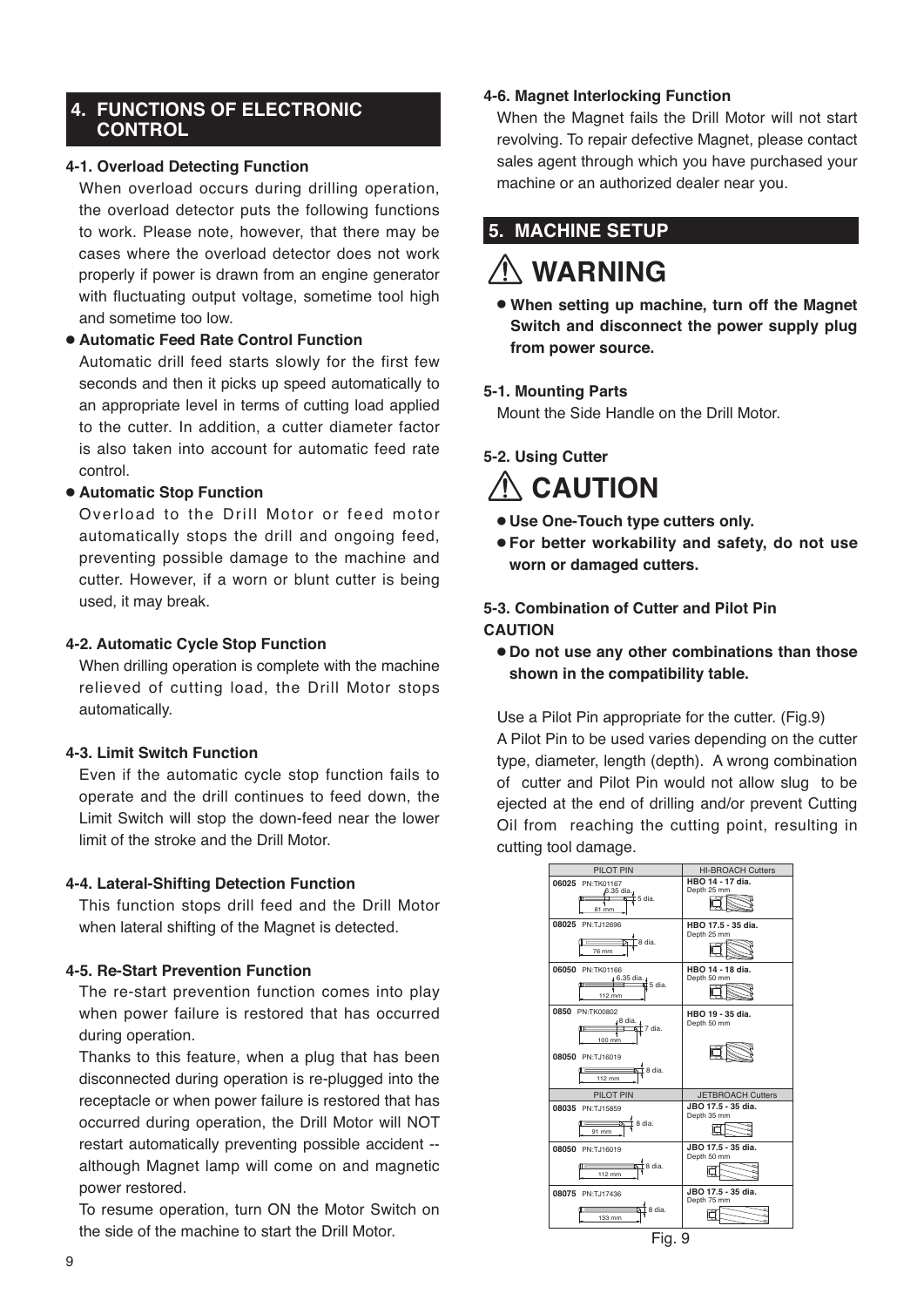### **5-4. Mounting/Removing Cutter**

### **WARNING**

- ● **Do not use any other combinations of Pilot Pin and cutter than those shown in the compatibility table.**
- ● **Wear safety gloves when replacing cutter.**
- (1) Bring the Drill Motor up by turning the Rod Handle clockwise. (Fig. 10)



- (2) Insert a Pilot Pin, appropriate for the cutter size, into the cutter. (Fig.11)
- (3) Align the depression in the cutter with the white line on the Sleeve, and then insert the cutter. When you insert the cutter far enough the Sleeve will turn clockwise and lock with a clicking sound..

\* When you find it hard to insert the cutter, turn the Sleeve counterclockwise and do over. (Fig.12)

(4) To remove the cutter, turn the Sleeve counterclockwise. The cutter will come off. (Fig.13)







### **5-5. Preparation of Cutting Oil**

Cutting Oil Safety Precautions

### **WARNING**

### **(1) Use**

● Use Cutting Oil for cutting purpose only. Do not use it for household purposes

### **(2) Handling Precautions**

- The Cutting Oil contains amine. Do not mix it up with rust inhibitor, etc. containing nitrite.
- Wear safety glasses for eye protection when handling Cutting Oil: eye injury may results if it gets into your eyes.
- Wear protective gloves for hand protection when handling Cutting Oil: skin injury may result if it comes into contact with your skin.
- Wear respirator when exposure to respiratory hazards with oil mist or vapor is anticipated. Inhalation of oil mist or vapor may make you feel sick.
- When diluting Cutting Oil, follow the instructions per the Operation Manual.
- Keep Cutting Oil out of reach of children.
- Do not drink Cutting Oil.

### **(3) First Aid**

- If Cutting Oil gets into your eyes, immediately open your eyelids with your fingers and wash your eyes with plenty of water for at least 15 minutes. If your eyes feel irritated, consult with a medical doctor and follow his/her instructions.
- If Cutting Oil comes into contact with your skin, immediately wash it away with plenty of water and soap. Take off contaminated clothes. Clean the clothes if you need to wear it again. If your skin feels irritated, consult with a medical doctor for medical instructions.
- If someone inhales oil mist or vapor, immediately take him/her to an area where fresh air is abundant and wrap up his/her body with a blanket, etc. to keep body temperature. Have him/her take a rest and consult with a medical doctor for medical instructions.
- If someone drinks Cutting Oil, immediately make him/her drink plenty of water and vomit it. Consult with a medical doctor for medical instructions. When unconscious, do not pour water into his/her mouth nor induce him/her to vomit.

### **(4) Instructions in Case of Fire**

● If fire breaks out in the vicinity, wear PPE (personal protective equipment) and use foam, powder or  $CO<sup>2</sup>$  fire extinguisher to put the fire out from the windward.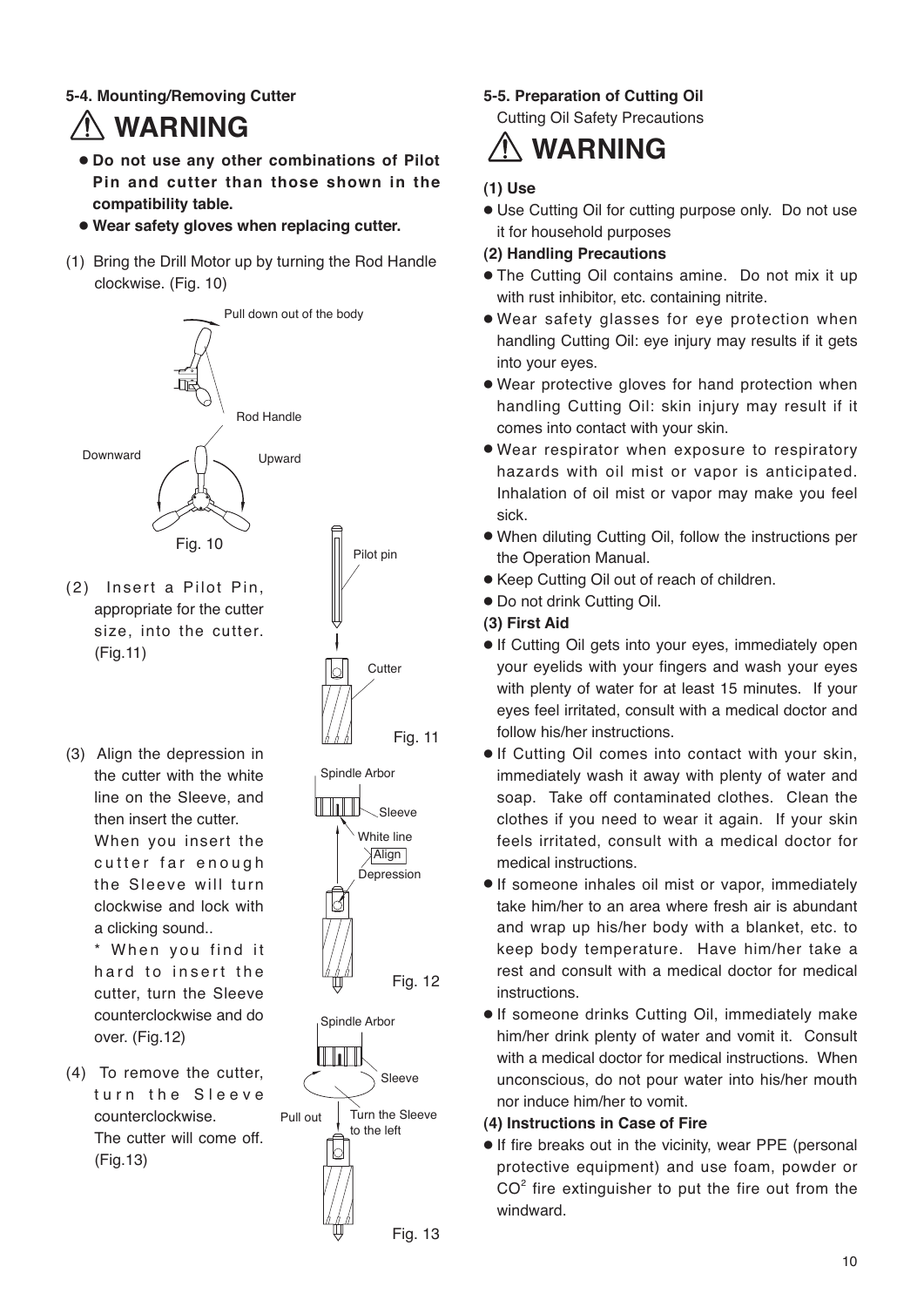### **(5) Storage**

- When storing Cutting Oil after use, put it into a container and put a lid on for tight sealing so that dust or moisture, which is a catalyst for contamination, may not get in.
- Avoid direct sunlight, rainwater or the like and store Cutting Oil in a dim cool area.

### **(6) Disposal**

- For disposal of concentrate solution and used fluid, request a waste-disposal company to dispose them as industrial waste in accordance with the local laws and regulations.
- Treat flushing water through pH adjustment, condensation/sedimentation, activated sludge process, activated carbon adsorption, etc., and discharge it in accordance with the regulations of your local municipal bylaw.
- Residual dross will remain in an emptied container: be careful when handling an empty container.

### **(7) Others**

- When Cutting Oil is poured into another container for use, post chemical and label information at the site where it is kept. At the same time, keep the Operation Manual handy so that it can be referred to whenever necessary.
- For further details, contact us for product safety data sheet.
- All the information and descriptions that have been provided are based on the currently available documents and information, which may be revised upon our new recognition and/or discovery.
- The precautions provided apply to regular handling. If special handling method is used, take safety measures that are suitable for your applications and usage.
- The information contained herein is for your reference purpose only, to which we make no warranty of any kind and for which we shall not be held responsible.

### **Preparation of Cutting Oil**

- (1-1) Use our genuine-product Cutting Oil (blue). If other Cutting Oil is used, the cutting performance and service life of cutter would be decreased.
- (1-2) Use tap water to dilute Cutting Oil by 8- to 10-fold. Do not use well water.
- (1-3) The oil tank is of the stationary type. Remove the rubber cap and pour Cutting Oil from the Oil Tank inlet. Do not spill Cutting Oil on the machine.
- **5-6. Connecting the Power Supply Plug to Power Source**
- Before connecting the power supply plug to power source, turn off the switch.

Always use the correct voltage for power source.

### **6. MACHINE OPERATION**

### **WARNING**

- ● **Always Wear Safety Glasses.**
- ● **Always Wear Hearing Protection.**
- ● **Wear respiratory protective equipment.**
- ● **Never touch the mounted cutter and the rotating parts of the machine such as the Spindle Arbor after the power cable is connected to power source.**

### **CAUTION**

● **Do not use hard material such as a screwdriver, to operate the Motor Switch. This may damage the panel and switch, which would lead to machine failure.**

### **6-1 Start and Stop**

(1) Magnet On

Set the Magnet Switch to On the Magnet will activate.

(Fig. 14)



(2) Drill Motor On

Set the Motor Switch to On . The Drill Motor will start.(Fig. 15)



### (3) All Stop

When the Motor Switch is set to off, the Motor will stop. When the Magnet Switch is set to the Off position, the magnet will be deactivated and all functions will stop.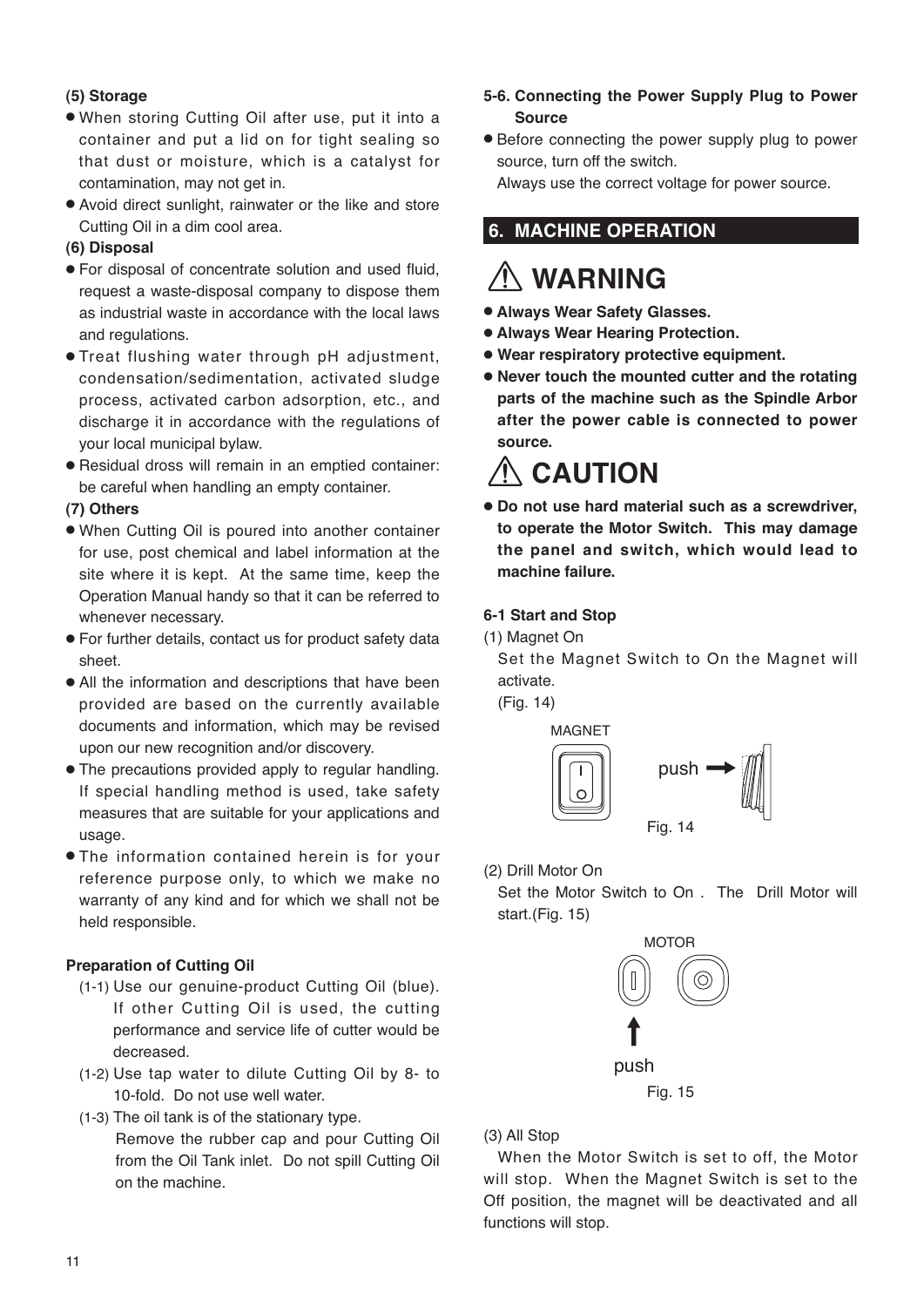### **6-2. Drilling Procedure**

### **(1) Punch Marking**

Put a rather large punch mark in the workpiece by driving a punch down with a hammer. The punch mark will be used as a guide for drilling operation that follows, so it must be made in accurate position.



**(2) Keep the Magnet and Workpiece Contacting Surfaces Clean.**

### **WARNING**

### ● **Always keep surfaces clean.**

Always keep the Magnet surface clean. Always keep the work piece surface clean. If there are any foreign objects between the Magnet and the work piece surfaces, this will reduce magnetic power. This could cause the machine to move during operation. This can result in an accident. Keep all surfaces clean of rust, chips or other foreign material.

### **(3) Aligning with Punch Mark.**

Turn the Rod Handle counterclockwise to slightly lower the cutter and align the tip of Pilot Pin to the punch mark. (Fig.17)



### **(4) Magnet ON**

### **CAUTION**

### **Make sure the magnet is clinging to the workpiece.**

Set the Magnet Switch to On and the magnet will be activated. (Fig. 18)



### **WARNING**

● **Check to see that Magnetic power is at work.** 

Turn on the Magnet Switch. The switch lamp will glow and magnetic power will come on.

### **(5) Controlling Cutting Oil Flow.**

Open the P-Valve and turn the Rod Handle. The Pilot Pin will move up allowing Cutting Oil to flow.

### **(6) Mounting the Guard**

Mounting the Guard as shown. (Fig.19)



**(7) Drill Motor ON**

**CAUTION Do not touch the rotating parts.**

Set the Motor Switch to On . The Drill Motor will start. (Fig. 20) MOTOR



### **WARNING**

● **Do not touch revolving parts.**

Press the Drill Motor ON Switch to start the Drill **Motor** 

**(8) Drilling Automatic Feed**



● **Once drilling feed has started, do not touch the Rod Handle until drilling cycle is complete.**

To start automatic feed, push the Rod Handle toward the machine. As the cutter will be fed at low speed at the start you do not have to use manual feed. (Fig.21)

Automatic feed

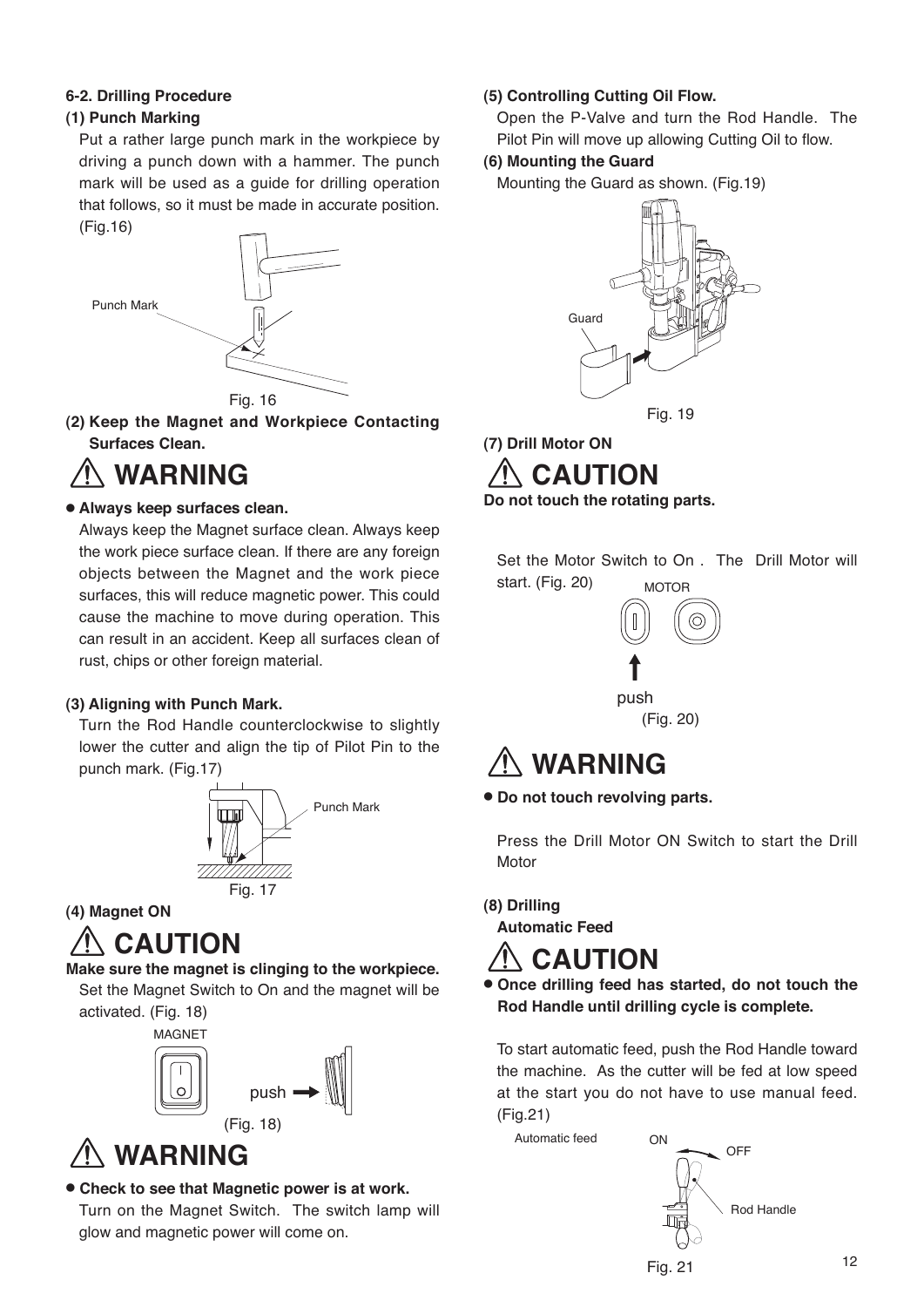### **CAUTION**

● **Do not use automatic feed when the workpiece has a tapered bottom surface through which a hole is to be drilled.**

When putting a hole through workpiece with a tapered bottom surface or bottom surface with a radius, such as angle, channel, H-section steel, etc., use low feed rate at the start as well as toward the end of drilling operation where the likelihood of tool chipping is high. (Fig.22)



**(9) Finishing Drilling Operation**

### **WARNING**

- **When drilling cycle is complete, the Drill Motor will stop automatically. If it does not, it is a machine failure. Turn off the Motor Switch and contact sales agent through which you have purchase your machine or an authorized dealer near you for repair.**
- **Be alert at the end of drilling operation when slug will automatically pop out. Do not touch slug: it is very hot and has sharp edges.**

When drilling cycle is complete, the Drill Motor will come to a complete stop automatically. Once it has come to a stop, pull the Rod Handle outward away from the machine and turn off the automatic feed switch. Turn the Rod Handle clockwise to raise the Drill Motor. Then promptly turn off the Magnet Switch. If a Magnet is left alone with its switch turned on for many hours, electric current will keep flowing through the Magnet at the cost of shortened service life.

### **(10) Removing Slug**

Do not proceed to the next operation without removing the slug from the operation just finished.

At the end of drilling operation slug will pop out automatically ejected by the spring-operated Pilot Pin. Should a slug left in the hold sticking, remove it from the hole by tapping the collar of the slug with a needle stick or something. (Fig.23)



### **6-3. Drilling Oblong Hole CAUTION**

### ● **Always drill oblong hole manually and slowly.**

Drill oblong hole in the order of  $(1)$ ,  $(2)$ ,  $(3)$ . For the steps ② and ③ , use manual feed and take care so that the cutter may not be fed into the workpiece with too much force. If automatic feed is used, damage to the cutter or unexpected accident may result. Use a file to take off any sock that is left unmachined.

Spacing between each step of drilling operations should be so arranged that the Pilot Pin will always hit the sold material yet to be machined. (Fig.24)



**6-4. Drilling Stacked Plates**

### **ALCAUTION**

- **Remove slug as each plated is finished: otherwise, being blocked by the slug left unremoved, the cutter cannot cut into the next layer of plate, which results in the Magnet base being pushed up possibly causing accident.**
- **For stacked plates drilling, always use manual feed and drill slowly and carefully.**
- **Before drilling stacked plates, securely clamp the plates together in place.**
- **When drilling stacked plates, retract the cutter as each layer of plate is finished in order to remove slug from the drilling area, then put another hole in the next layer of plate.**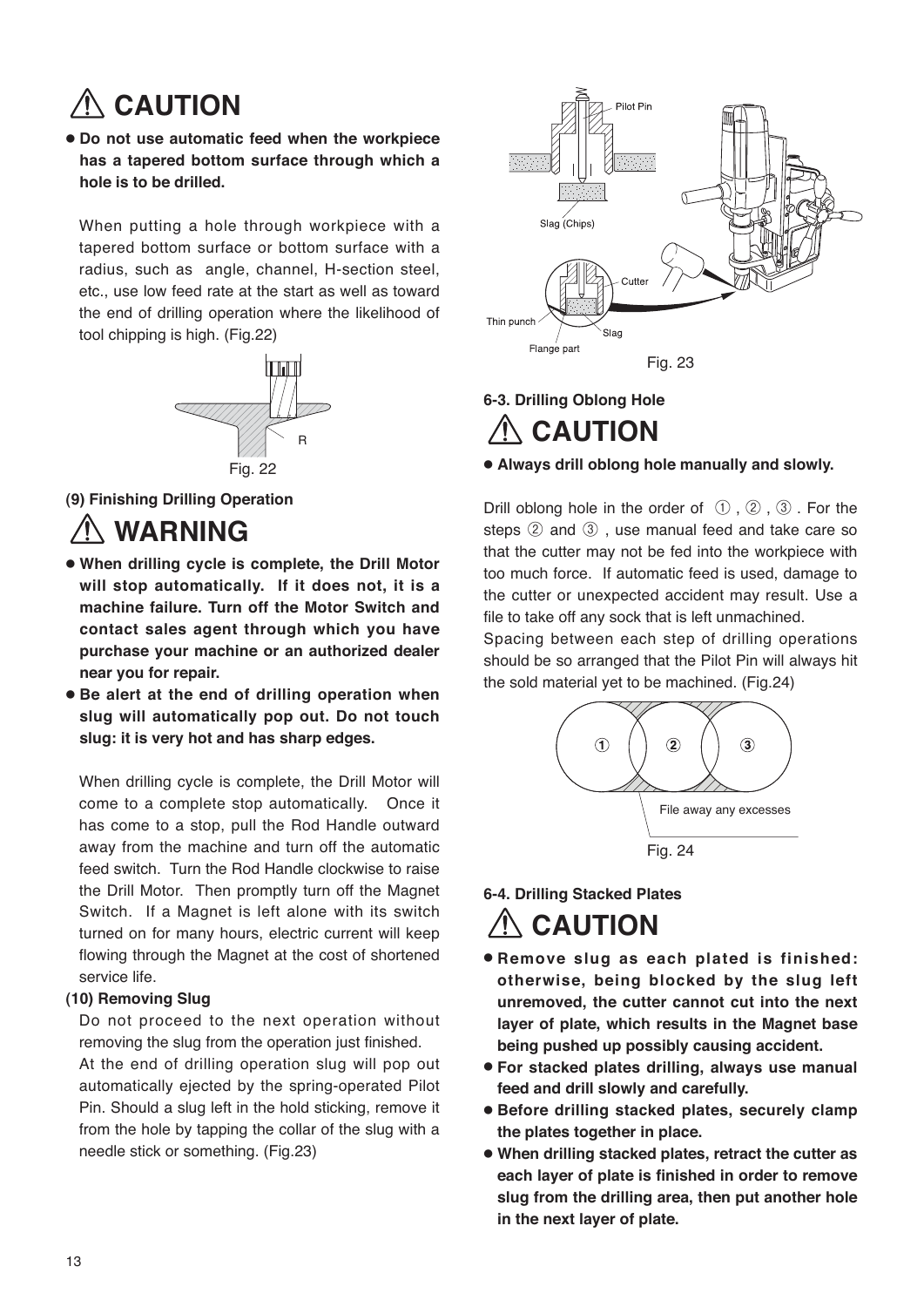### **7. TROUBLESHOOTING**

### **WARNING**

- **Never attempt to repair machine yourself: injury or damage to equipment may result.**
- **Please feel free to consult the sales agent through which you have purchase your machine or an authorized dealer, when the following symptoms appear or when you have any questions about our products.**

This machine is electronically controlled. It will stop when it picks up noise from power source or when malfunction occurs to the electronic control. When you notice the following symptoms, pull the Rod Handle outward away from the machine to turn OFF automatic feed and raise the Drill Motor to ensure safety and conduct inspection.

| Problem                                                                                                   | <b>Causes</b>                                                                               | <b>Solutions</b>                                                                                        |
|-----------------------------------------------------------------------------------------------------------|---------------------------------------------------------------------------------------------|---------------------------------------------------------------------------------------------------------|
| Switch lamp does not come<br>on when Magnet Switch is<br>turned on.                                       | Power supply plug is not connected to<br>socket.                                            | Connect power supply plug to socket.                                                                    |
| Drill Motor does not start                                                                                | Magnet is disconnected.                                                                     | Request for repair.                                                                                     |
| when Motor Switch is turned<br>on.                                                                        | Limit switch is activated near the lower<br>limit of drill stroke.                          | Slightly raise Drill Motor and release<br>limit switch.                                                 |
| Drill Motor stops during<br>(Magnet is not<br>drilling.<br>working with Magnet lamp not<br>illuminating.) | Power failure has occurred or power<br>supply plug is disconnected.                         | After power failure is restored or power<br>supply plug is re-connected, turn on<br>Motor Switch again. |
| Drill Motor stops completely                                                                              | No Cutting Oil or insufficient Cutting Oil                                                  | Increase flow rate of Cutting Oil.                                                                      |
| in the middle of drilling<br>operation.                                                                   | Cutting edges jammed and stuck with<br>cutting chips.                                       | Remove.                                                                                                 |
|                                                                                                           | Worn cutting edge.                                                                          | Regrind or replace with new one.                                                                        |
|                                                                                                           | Using cutter of other make                                                                  | Use Nitto brand cutter.                                                                                 |
|                                                                                                           | Using Cutting Oil of other made.                                                            | Use Nitto brand Cutting Oil.                                                                            |
|                                                                                                           | Switching over to auto feed in the<br>middle of operation that started with<br>manual feed. | Use the automatic feed from the<br>beginning.                                                           |
|                                                                                                           | Temporal glitch with electronic control.                                                    | Restart.                                                                                                |
|                                                                                                           | Overload protection triggered                                                               | Restart.                                                                                                |
| Lateral shifting of Magnet is<br>detected by lateral position                                             | Workpiece too thin.                                                                         | Use back-up plate: thickness 13/32" (10<br>mm) or more.                                                 |
| sensor, bringing machine to a                                                                             | Chips under Magnet base.                                                                    | Clean it up.                                                                                            |
| compete stop.                                                                                             | Worn cutting edge.                                                                          | Regrind or replace with new one.                                                                        |
|                                                                                                           | Effective Magnetic force too weak.                                                          | Ask for repair.                                                                                         |
| Drill Motor does not come to a<br>stop when drilling operation is<br>complete.                            | Near-exit restarting                                                                        | Normal.<br>Motor Switch OFF                                                                             |
|                                                                                                           | Almost no cutting pressure throughout<br>drilling operation<br>(workpiece too thin.)        | Normal.<br>Motor Switch OFF                                                                             |
|                                                                                                           | No lubrication to Arbor Body or needle<br>bearing.                                          | Lubricate.                                                                                              |
| Drill Motor stops within<br>several seconds after Motor<br>Switch is turned on.                           | Frozen machine                                                                              | Turn on and off the switch several times<br>to warm up machine.                                         |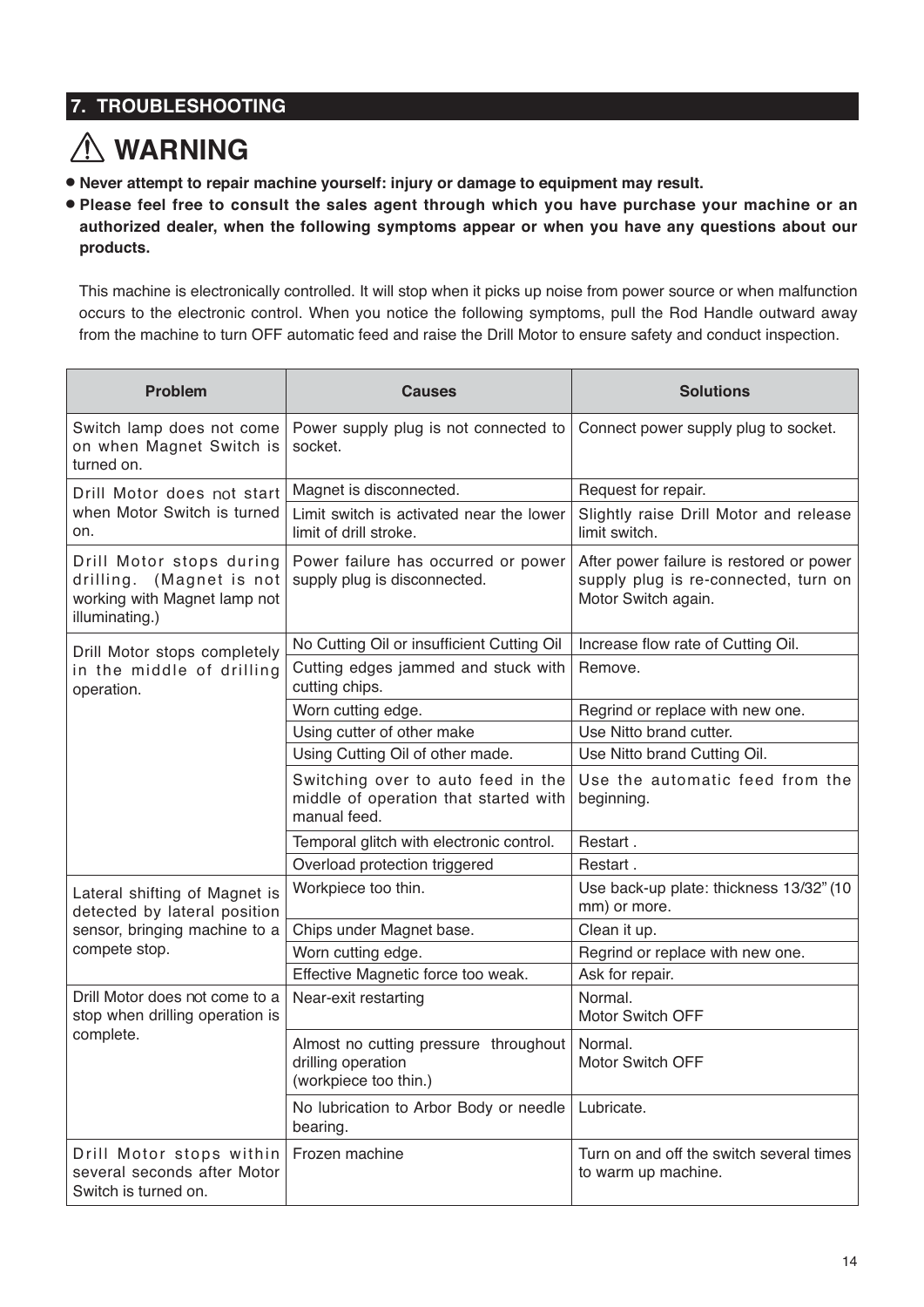### **8. MAINTENANCE/SERVICE**

### **WARNING**

- **Always disconnect the power and turn off the switch before attempting any maintenance. Failure to disconnect the power and turn off the switch during set up, inspection or maintenance can cause accidents and severe injuries.**
- **Check to see periodically that mounting screws are tight. If you find them loose, retighten.**

### **8-1. Tighten Set Screw When Machine is Not Used**

For the purpose of safety, when you do not use the machine temporally or on a long-term basis, raise the Drill Motor and set it in position with the Set Screw so that it will not come down on its own weight. If you leave the machine alone with the Drill Motor in a lowered position, the Pilot Pin and/ or cutter may be damaged when the machine is relocated. (Fig.25)

**8-2. Grease the Sliding Surfaces from Time to Time** Grease the machine body and Slide Board from time to time. (Fig.25)

### **8-3. Slide Board Clearance Adjustment**

Excessive clearance between the machine body and Slide Board would deteriorate not only drilling performance but also cutting tool life to a substantial degree. If you find excessive clearance, make adjustment by tightening 5 slide board adjusting screws on the side of the machine using the same torque all round so that the Drill Motor will not come down on its own weight. (Fig.25)

### **8-4. Bracket Inspection and Oiling**

Among other things, drilling accuracy hinges on the Bracket that supports the Arbor Body. See that the (three Hexagon Socket) Bracket mounting bolts are tight, from time to time. (Fig.25)



Fig. 25

### **8-5. Keep the Tip of Pilot Pin Sharp**

When the tip of Pilot Pin gets dull, it sometimes fails to seat into punched hole, causing drilling accuracy to deteriorate. See that the tip is sharp from time to time.

If you find it too dull, regrind or replace as required. When regrinding do so carefully, for grinding with too much force may cause the tip to get dull or soften the material to such a degree that it is no longer usable. (Fig.26)



### **8-6. Recovery Measures When Pilot Pin Gets Jammed**

When you change cutting tool you also change Pilot Pin, which acts as a guide for the cutting tool. However there are times when the pin does not come off easy with cutting chips in the clearance between the cutting tool and pin, causing jamming. In such case, tap the tip of Pilot Pin with a wooden hammer, etc., and pull it off. (Fig.27)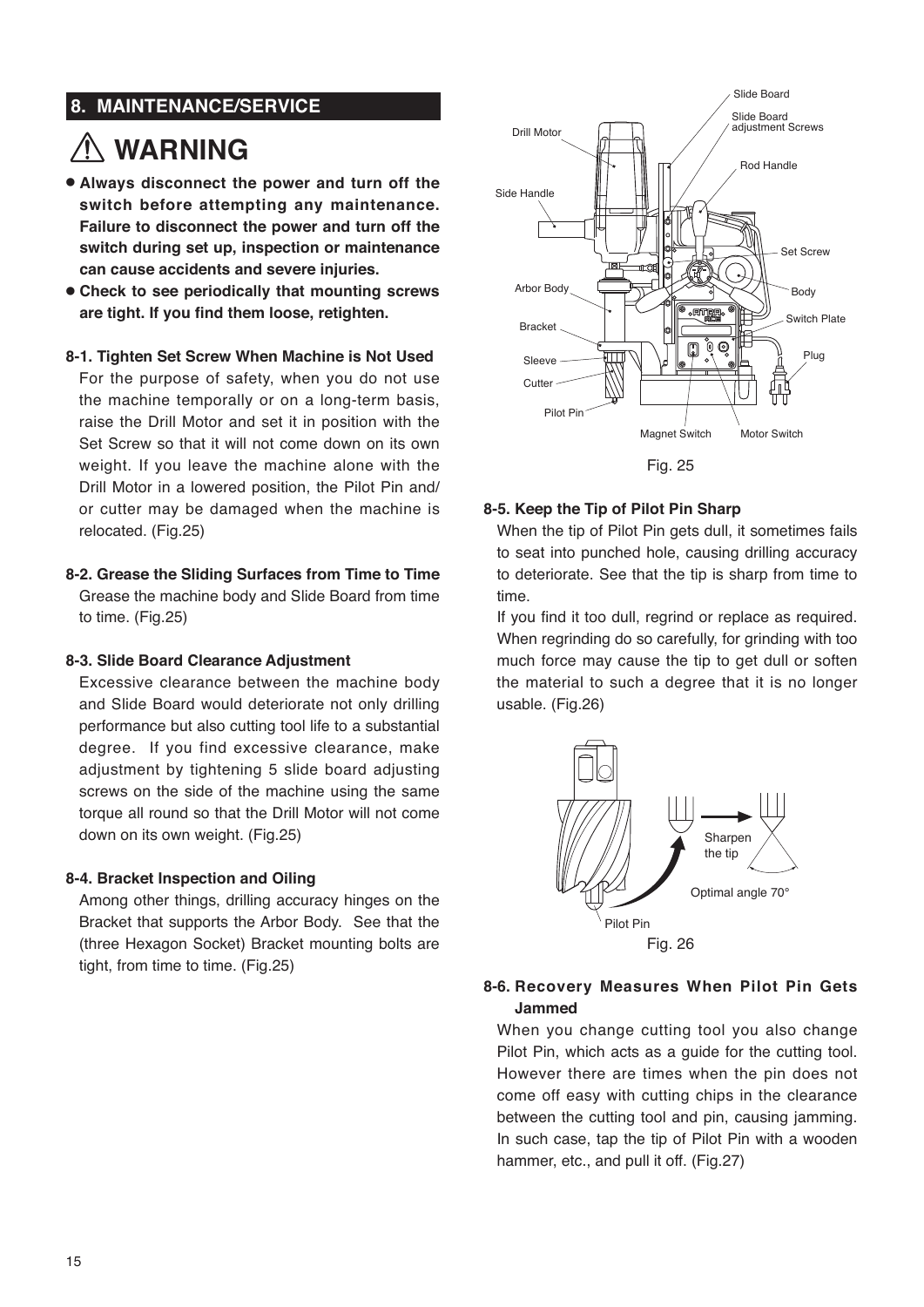

### **8-7. Cutter Regrinding**

When you need to regrind cutter, please contact sales agent through which you have purchased your machine or an authorized dealer near you.

### **8-8. Carbon Brushes Inspection and Replacement**

Check Carbon Brushes for wear periodically.

When the length of Carbon Brushes gets as short as 5/16" (8 mm), replace it with a new one, for, if you do not, chances are that you will have a rectification problem which may cause machine failure. (Fig.28)

- (1) Loosen the tap screws to remove the cap.
- (2)Take out the Carbon Brush and replace it with a new one.
- (3)Put the cover on and securely tighten the tap screws. When tightening the tap screws, see that the tap screws are screwed in along the existing screw threads – without cutting new threads.
- (4)After replacement, run the machine with no load for approx. 10 minutes.





Fig. 29

### **9. OPTIONAL PARTS**

**9-1. Nitto-Brand Cutting Oil**

#### $\sqrt{ }$ **CAUTION**

### **Use Nitto-brand Cutting Oil for Atra Ace.**

| Part No. | <b>Part Name</b>             |
|----------|------------------------------|
| TB01507  | Cutting Oil 2 & (Light Blue) |

### **9-2. Pilot Pin**

(metric sizes)

| Part No.       | <b>Part Name</b> | Depth(mm) | Applicable cutter (mm)   |
|----------------|------------------|-----------|--------------------------|
| <b>TK01167</b> | Pilot Pin 06025  | 25        | Hi-broach 14 - 17 dia.   |
| TJ12696        | Pilot Pin 08025  |           | Hi-broach 17.5 - 35 dia. |
| TJ15859        | Pilot Pin 08035  | 35        | Jetbroach 17.5 - 35 dia. |
| <b>TK01166</b> | Pilot Pin 06050  |           | Hi-broach 14 - 18 dia.   |
| TJ16019        | Pilot Pin 08050  | 50        | Hi-broach 19 - 35 dia.   |
| (TK00802)      | Pilot Pin 0850   |           | Jetbroach 17.5 - 35 dia. |

※ **( ):Special Order**

#### **9-3. Supporting Magnet Ass'y**

| Part No. | <b>Part Name</b>        |
|----------|-------------------------|
| TB04374  | Supporting Magnet Ass'y |

### **9-4. Sleeve 6.5 Ass'y for Twist Drills** (Fig.30)

| Part No. | <b>Part Name</b> |
|----------|------------------|
| TB02536  | Sleeve 6.5 Ass'y |



Fig. 30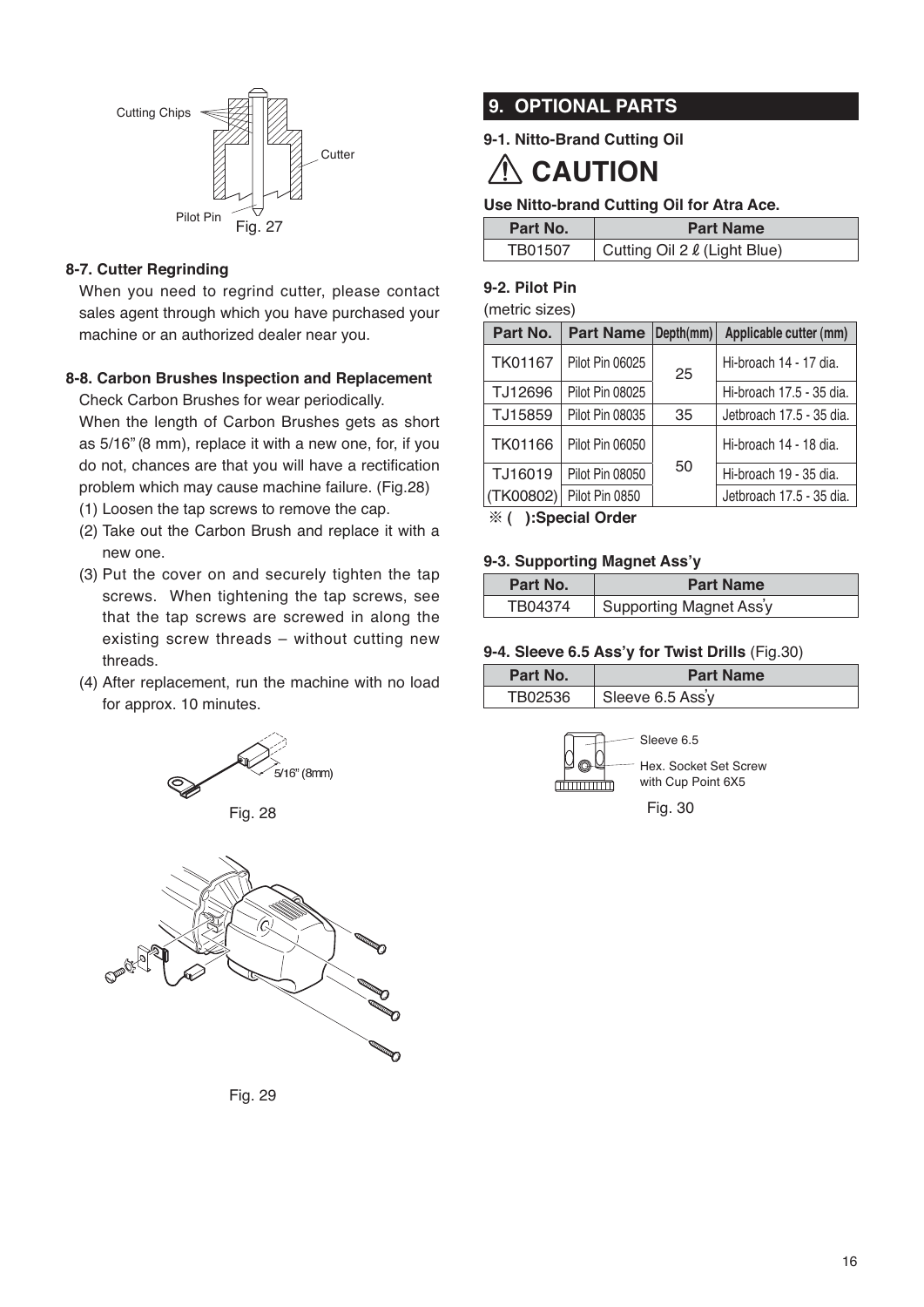### **9-5. Chip Breaker**

When chips are not smoothly discharged during drilling, the overload detection will be frequently triggered to stop the Drill Motor, particularly when plate thickness is 1-3/8" (25 mm) or thicker. In such case, an optional Chip Breaker may be used to ease chip congestion.

### **9-5-1. Mounting Chip Breaker CAUTION**

● **When setting Chip Breaker, see that the tip of blade may not come into contact with cutting tool.**

Chip Breaker breaks cutting chips formed in drilling into small pieces and facilitates chip discharging.





- (1)Mount Blade Base. (Fig.31)
	- Use two Hex. Socket head Cap Screws 6 X 10 to mount the Blade Base on the front face of Magnet.

Here, see that the bottom face of the Blade Base is flush with the bottom face of Magnet. When the bottom face of the Blade Base sticks out from the bottom face of the Magnet, the magnetic force it sends out can not be made fully use of for secure fastening.

 $\bullet$  Use the Hex. Socket head Cap Screws 5  $\times$ 12 to mount a blade to the Blade Base in the direction as shown in the figure.

### (2)Mount cutter.

Loosen the Hex. Socket head Cap Screws  $5 \times 12$ and pull the Blade in the direction as shown by the arrow until it no longer moves. And then, mount a cutter.

(3)Set the blade.

Set the Blade in the way that the cutter and the blade will have a clearance of 0.5 mm - 0.8mm and fasten it securely to the Blade Base with Hex. Socket head Cap Screws  $5 \times 12$ .

### **9-5-2. Chip Breaker Ass**'**y**

| Part No.  | <b>Part Name</b>                         |
|-----------|------------------------------------------|
| TB05186   | Chip Breaker Ass'y                       |
| (TQ04949) | <b>Blade</b>                             |
| (TQ04950) | <b>Blade Base</b>                        |
| (TP14178) | Hex. Socket Head Cap Screw $6 \times 10$ |
| (TP01945) | Hex. Socket Head Cap Screw $5 \times 12$ |

The part number with  $($  ) are include in the Ass'y parts written above them.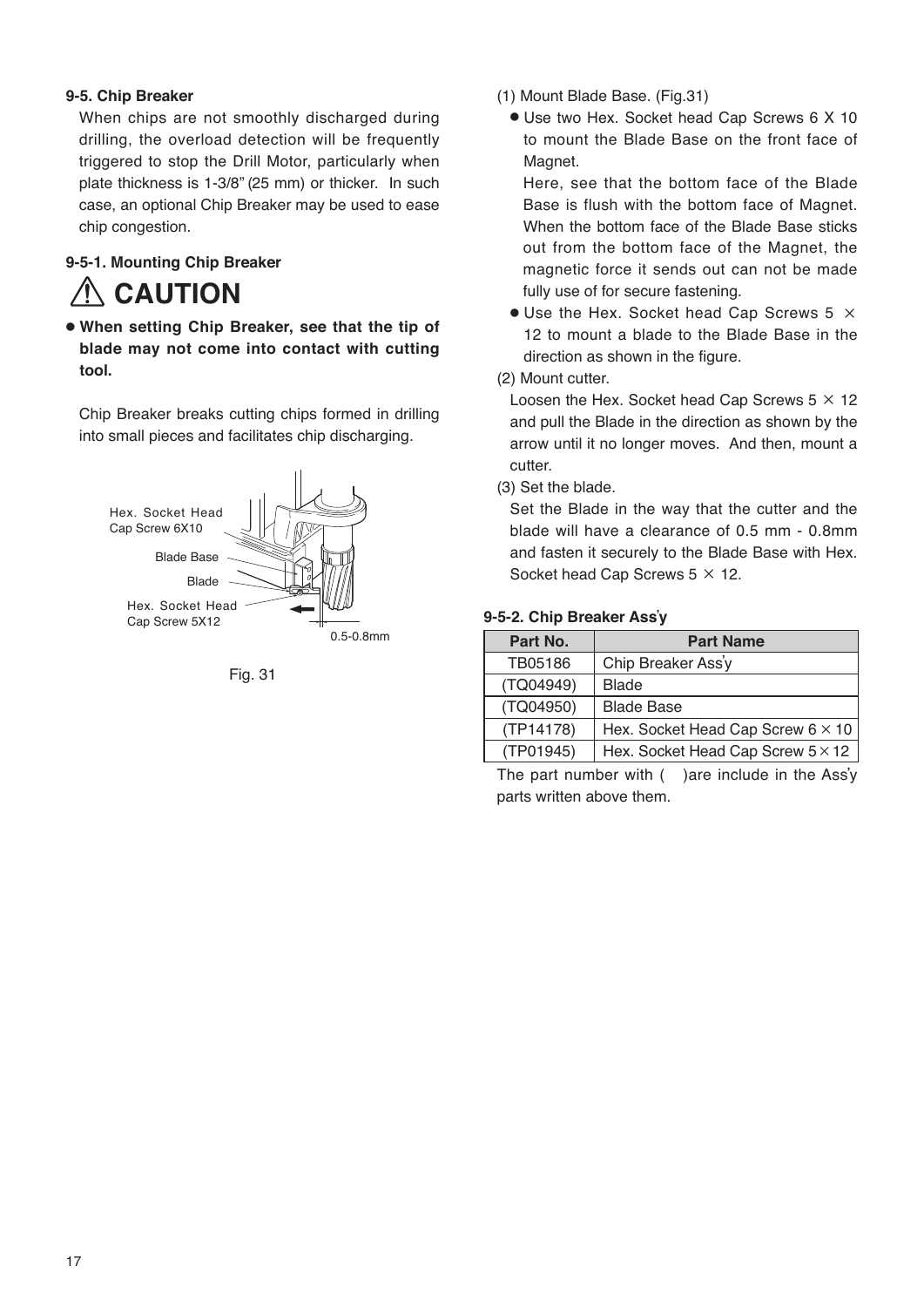### **9-6 Ordering parts**

### Hi-Broach One-touch Type (metric sizes)

| Part No.       | Diameter $\times$ Depth | Part No. | Diameter $\times$ Depth | Part No.       | Diameter $\times$ Depth | Part No.       | Diameter $\times$ Depth |
|----------------|-------------------------|----------|-------------------------|----------------|-------------------------|----------------|-------------------------|
| TK00700        | $\times 25$<br>14       | TK00339  | $\times 25$<br>20       | <b>TK00347</b> | $24.5 \times 25$        | TK00355        | 31<br>$\times 25$       |
| TK00701        | $\times 25$<br>15       | TK00340  | $\times 25$<br>21       | TK00348        | 25<br>$\times$ 25       | TK00356        | 32<br>$\times 25$       |
| <b>TK00702</b> | $\times 25$<br>16       | TK00341  | $21.5 \times 25$        | TK00349        | $26 \times 25$          | TK00357        | 33<br>$\times 25$       |
| TK00703        | $\times 25$             | TK00342  | 22<br>$\times$ 25       | TK00350        | $26.5 \times 25$        | TK00358        | $33.5 \times 25$        |
| TK00335        | $17.5 \times 25$        | TK00343  | $22.5 \times 25$        | TK00351        | 27<br>$\times 25$       | TK00359        | $\times 25$<br>34       |
| TK00336        | $\times 25$<br>18       | TK00344  | $\times 25$<br>23       | TK00352        | 28<br>$\times 25$       | <b>TK00360</b> | $34.5 \times 25$        |
| TK00337        | $\times 25$<br>19       | TK00345  | $23.5 \times 25$        | TK00353        | 29<br>$\times 25$       | TK00361        | 35<br>$\times 25$       |
| TK00338        | $19.5 \times 25$        | TK00346  | $\times 25$<br>24       | TK00354        | 30<br>$\times$ 25       |                |                         |

### Jetbroach One-touch Type (metric sizes)

| Part No.       | Diameter $\times$ Depth | Part No. | Diameter $\times$ Depth | Part No. | Diameter $\times$ Depth | Part No. | Diameter $\times$ Depth |
|----------------|-------------------------|----------|-------------------------|----------|-------------------------|----------|-------------------------|
| TK00301        | $17.5 \times 35$        | TK00309  | $21.5 \times 35$        | TK00317  | $26 \times 35$          | TK00325  | 33<br>$\times$ 35       |
| TK00302        | $\times$ 35<br>18       | TK00310  | $\times$ 35<br>22       | TK00318  | $26.5 \times 35$        | TK00326  | $\times$ 35<br>34       |
| TK00303        | $18.5 \times 35$        | TK00311  | $22.5 \times 35$        | TK00319  | $27 \times 35$          | TK00327  | $34.5 \times 35$        |
| TK00304        | $\times$ 35<br>19       | TK00312  | $\times$ 35<br>23       | TK00320  | 28<br>$\times$ 35       | TK00328  | $35 \times 35$          |
| TK00305        | $19.5 \times 35$        | TK00313  | $23.5 \times 35$        | TK00321  | $29 \times 35$          |          |                         |
| TK00306        | $\times$ 35<br>20       | TK00314  | $\times$ 35<br>24       | TK00322  | $\times$ 35<br>30       |          |                         |
| <b>TK00307</b> | $20.5 \times 35$        | TK00315  | $24.5 \times 35$        | TK00323  | $\times$ 35<br>31       |          |                         |
| <b>TK00308</b> | $\times$ 35<br>21       | TK00316  | $25 \times 35$          | TK00324  | $32 \times 35$          |          |                         |

### Jetbroach One-touch Type (metric sizes)

| Part No.       | Diameter $\times$ Depth | Part No. | Diameter $\times$ Depth | Part No. | Diameter $\times$ Depth | Part No. | Diameter $\times$ Depth |
|----------------|-------------------------|----------|-------------------------|----------|-------------------------|----------|-------------------------|
| TK00380        | $17.5 \times 50$        | TK00387  | $21.5 \times 50$        | TK00394  | 25<br>$\times$ 50       | TK00401  | $\times$ 50<br>31       |
| TK00381        | $\times$ 50<br>18       | TK00388  | $\times$ 50<br>22       | TK00395  | 26<br>$\times$ 50       | TK00402  | 32<br>$\times$ 50       |
| TK00382        | $\times$ 50<br>19       | TK00389  | $22.5 \times 50$        | TK00396  | $26.5 \times 50$        | TK00403  | 33<br>$\times$ 50       |
| TK00383        | $19.5 \times 50$        | TK00390  | $\times$ 50<br>23       | TK00397  | 27<br>$\times$ 50       | TK00404  | $\times 50$<br>34       |
| TK00384        | 20<br>$\times$ 50       | TK00391  | $23.5 \times 50$        | TK00398  | 28<br>$\times$ 50       | TK00405  | $\times 50$<br>35       |
| TK00385        | $20.5 \times 50$        | TK00392  | $\times$ 50<br>24       | TK00399  | 29<br>$\times$ 50       |          |                         |
| <b>TK00386</b> | $\times$ 50             | TK00393  | $24.5 \times 50$        | TK00400  | 30<br>$\times$ 50       |          |                         |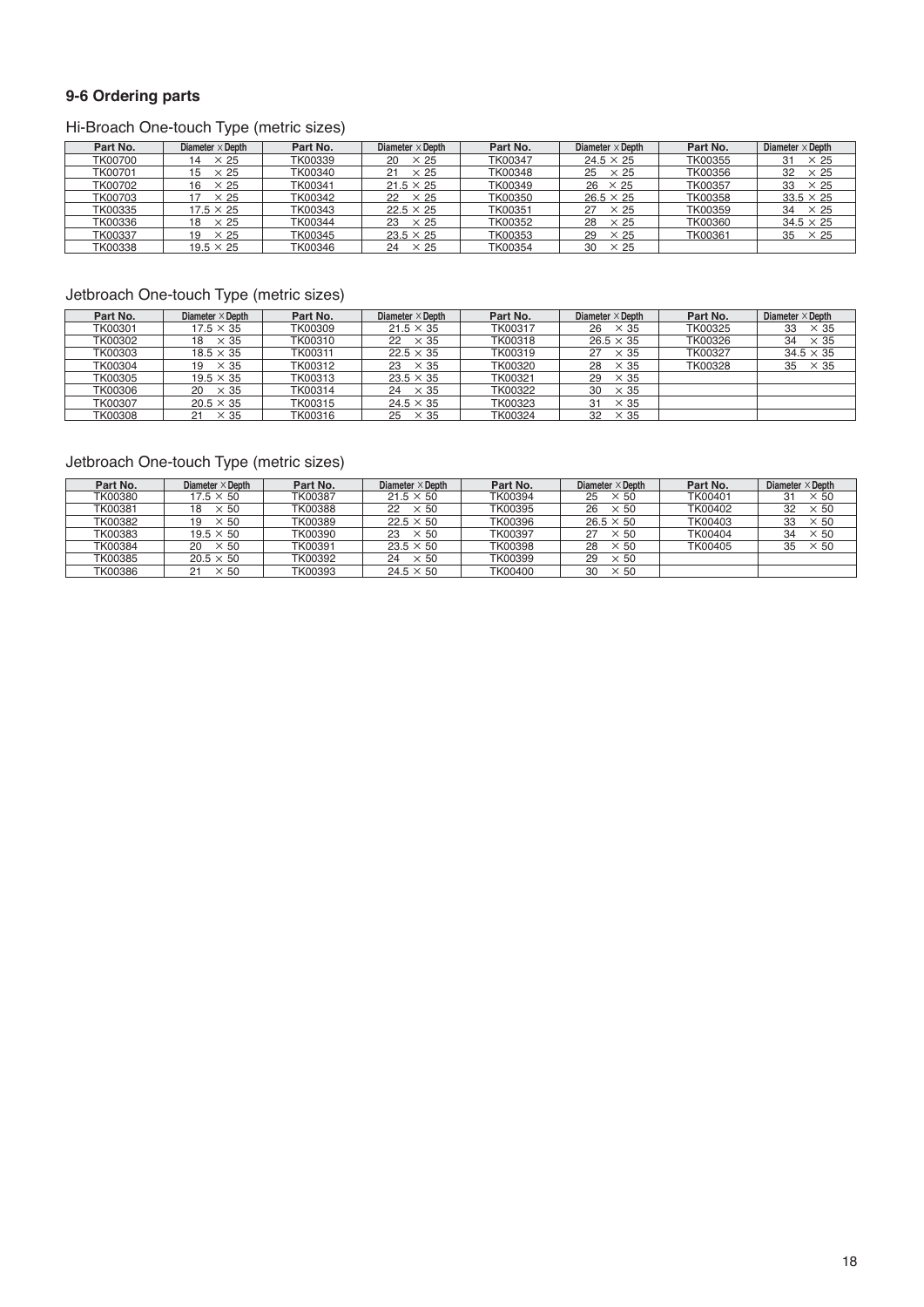# A WARNING **WARNING**

This diagram is for reference only. Do not attempt to service or repair the Nitto Portable Magnetic Drilling Machine. Do not take the machine apart. Contact an authorized This diagram is for reference only. Do not attempt to service or repair the Nitto Portable Magnetic Drilling Machine. Do not take the machine apart. Contact an authorized Nitto dealer for all service and repair of the machine. Improper service and repair can cause accidents and severe injuries. Never attempt to modify the machine. Never Nitto dealer for all service and repair of the machine. Improper service and repair can cause accidents and severe injuries. Never attempt to modify the machine. Never attempt to service or repair the machine yourself. attempt to service or repair the machine yourself.

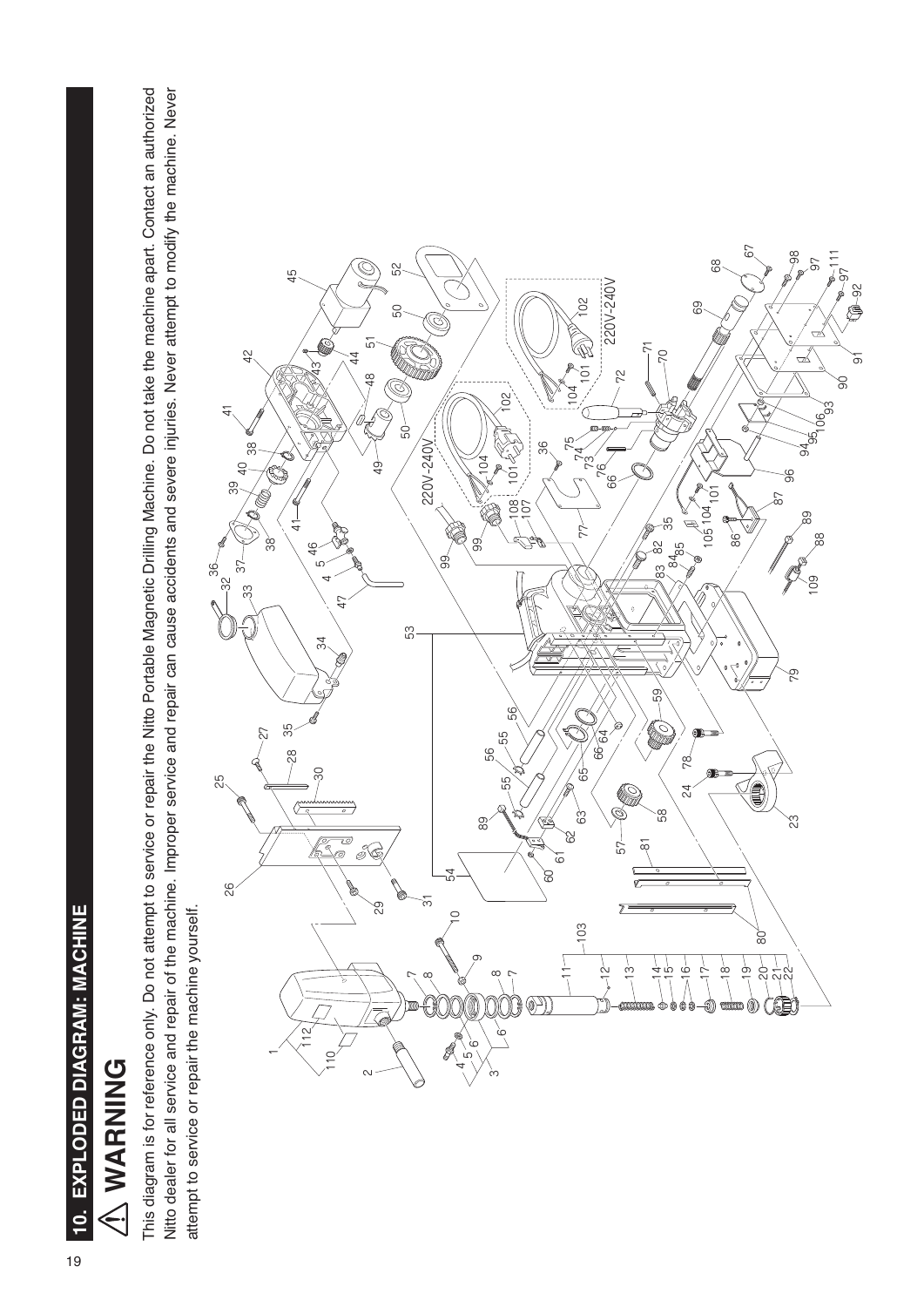# 11. ATRA ACE WA-3500 PARTS LIST **11. ATRA ACE WA-3500 PARTS LIST**

The part numbers with ( ) are included in the Ass'y parts written above them. The part numbers with ( ) are included in the Ass'y parts written above them.

| <u>o</u><br>Z                 | Part No.           | Part Name                                               | Ο'ty                        | Price | ġ               | <u>o</u><br>Part         | Part Name                                      | ΩŔ                | Price | g                | Part No.            | Part Name                                                | Q ty                     | Price |
|-------------------------------|--------------------|---------------------------------------------------------|-----------------------------|-------|-----------------|--------------------------|------------------------------------------------|-------------------|-------|------------------|---------------------|----------------------------------------------------------|--------------------------|-------|
|                               | <b>TB05148</b>     | Drill Motor Ass                                         | set                         |       | $\frac{1}{2}$   | TP12325                  | Clutch A                                       |                   |       | 80               | TPI2777             | Slide Plate                                              | N                        |       |
| $\frac{0}{11}$                | (TQ11565)          | Label Arbor Warning                                     |                             |       | $\frac{1}{4}$   | 1770<br>TQ06             | Hex. Socket Head Cap Screw 4×35                | ∞                 |       | 81               | TQ06773             | م<br>ق                                                   |                          |       |
| 112                           | TQ13281            | Label Shock Warning                                     |                             |       | 42              | <b>TQ06769</b>           | Gear Box                                       |                   |       | 8 <sup>2</sup>   | TP02931             | Set Screw                                                |                          |       |
| J,                            | TB05187            | Carbon Brush Ass'y                                      | <b>set</b>                  |       | $\frac{3}{4}$   | 1242<br>CP <sub>26</sub> | With<br>Screw<br>Set<br>Socket<br>Hex.         | ┯                 |       | 83               | TQ06794             | Packing Pole                                             |                          |       |
| S<br>N                        | TB02534<br>TB00496 | Oil Ring Sub Ass'y<br>Side Handle Ass'y                 | set<br>\$                   |       | 44              | TQ06788                  | Spur Gear 1 × 23<br>Cup Point 8 × 20           |                   |       | $\frac{8}{4}$    | TQ00730             | With<br>Hex. Socket Set Screw<br>Dog Point 6 × 20        | ပ                        |       |
|                               | (TP14500)          |                                                         |                             |       |                 | TQ06767                  |                                                |                   |       |                  | TP07419             |                                                          |                          |       |
| 4<br>5                        | (CP21947)          | Packing S-4.7 × 8 × 0.8<br>Hose Nipple                  | N<br>$\sim$                 |       | 45<br>46        | TP14495                  | P-Valve PT1/8<br>Geared Motor                  |                   |       | 86<br>85         | <b>TP10600</b>      | Hex. Socket Head Cap Screw 4 × 18<br>Hex. Nut Type 3 M6  | ഥ വ                      |       |
|                               | (TP14499)          | Oil Seal GD38 $\times$ 48 $\times$ 4                    |                             |       | 47              | <b>TB01098</b>           | Tube $4 \times 7 \times 3000$ Ass y(200mm)     |                   |       | 28               | TB01363             | Side Slip Detection Function Ass'y                       | set                      |       |
| စ<br>$\overline{\phantom{0}}$ | TP14969            | External Retaining Ring ISTW-38                         | $\sim$<br>$\mathbf{\Omega}$ |       | 48              | TQ06765                  | Parallel Key 8 × 7 × 20 Both ends round        | 1set<br>↽         |       | 88               | TB00573             | D Cord Ass'y                                             | 1set                     |       |
| ∞                             | TP12773            | Washer 38.5 × 54 ×                                      | $\sim$                      |       | $\frac{9}{4}$   | <b>TQ06763</b>           | Clutch B                                       | ↽                 |       |                  | TB05154             | F Cord Ass'y                                             | <b>iss</b>               |       |
| თ                             | LP10496            | Hex. Nut Type 1 M6                                      |                             |       | 50              | <b>TQ06766</b>           | Ball Bearing 6906ZZ                            | $\sim$            |       | $\frac{8}{8}$    | TQ07304             | Switch Plate                                             |                          |       |
| $\frac{1}{2}$                 | TP05469            | Hex. Socket Head Cap Screw 6×45                         |                             |       | 51              | TQ06764                  | Spur Gear 1 × 88                               |                   |       | $\overline{5}$   | TQ12844             | Panel Sheet                                              | $\overline{\phantom{0}}$ |       |
| 103                           | TB05121            | Arbor Body Ass'y                                        | <b>Set</b>                  |       | 52              | TQ06782                  | Packing Gear Box                               |                   |       | 92               | TQ07306             | Rocker Switch                                            | ↽                        |       |
| F                             | TQ06755)           | Arbor Body                                              |                             |       | ြို့            | <b>TB08778</b>           | Body Sub Ass'y                                 | <b>set</b>        |       | 3                | TQ06787             | Packing Body                                             |                          |       |
| $\frac{1}{2}$                 | (TB01672)          | Ball 5/16 Ass <sup>1</sup>                              | set                         |       | 54              | (TQ12858)                | Label Warning                                  |                   |       | $\overline{5}$   | TP02639             | 1 M4<br>Hex. Nut Type                                    | Ν                        |       |
| $\frac{1}{2}$                 | (TP15998)          | $2 \times 120$<br>Spring $1.6 \times 16$ .              |                             |       | 105             | (LP13557)                | Label Earth                                    |                   |       | 95               | <b>TB05133</b>      | Assy<br>Switch Control Board                             | set                      |       |
| $\overline{4}$                | TQ01895)           | <b>Pilot Spacer</b>                                     | $\mathbf{\tau}$             |       | 55              | TQ04715                  | Internal Retaining Ring CRTW-12                | $\sim$            |       | န္တ              | TB09050             | Control Board Ass'y                                      | set                      |       |
| $\frac{5}{1}$                 | (TP15848)          | Spacer $10.5 \times 19 \times 5$                        | ↽                           |       | န္တ             | ,776<br>TQ06             | Shaft                                          | $\mathbf{\alpha}$ |       | 56               | TP02618             | $^\infty$<br>Pan Head Screw 4X                           | ω                        |       |
| $\frac{6}{5}$                 | (TP13905)          | Internal Retaining Ring ISTW-19                         | 2                           |       | 57              | TQ06779                  | Washer $12.2 \times 28 \times 1$               |                   |       | 86               | TP02419             | Pan Head Screw 6 × 10                                    | 4                        |       |
| $\overline{1}$                | TB01348)           | Washer Ass'y                                            | set                         |       | 58              | TQ06775                  | Spur Gear 1.5 × 26                             | ┯                 |       | 8                | TQ06795             | Cable Connector 3217                                     | $\sim$                   |       |
| $\frac{8}{1}$                 | TQ01898)           | 75<br>Spring $0.8 \times 12 \times$                     |                             |       | ခြ              | $\overline{574}$<br>TQ06 | 89<br>Spur Gear 1.5 × 14 ×                     |                   |       | $\overline{C}$   | LP08489             | ဖ<br>Binding Head Screw 4 X                              | $\mathbf{\Omega}$        |       |
| $\frac{0}{1}$                 | (7801349)          | Push Ring Ass'y                                         | set<br>$\mathbf -$          |       | ၆၁              | TP08139                  | Hex. Nut Type 1 M2.                            | N                 |       | 102              | <b>TB05896</b>      | Cabtyre Cord Ass'y 220-240V                              | set                      |       |
| ႙                             | (TQO1896)          | Rotating Spring                                         |                             |       | 61              | TQ06771                  | Limit Switch ABS5634318                        |                   |       |                  | TB04482             | Cabtyre Cord Assy 220-240V                               | set                      |       |
| $\overline{\mathcal{S}}$      | TQ01897            | Sleeve                                                  | ↽                           |       | $\mathcal{S}^2$ | TQ06772                  | Fixture For Limit Switch                       | $\mathbf{\tau}$   |       | 104              | TP04464             | Toothed Lock Washer B M4                                 |                          |       |
| 22                            | (TP15239)          | $C-28$<br>External Retaining Ring                       |                             |       | 63              | TP07784                  | Pan Head Screw 2.3 × 15                        | $\mathbf{C}$      |       | 106              | <b>TQ10165</b>      | Spacer $4.5 \times 8 \times 3$                           | $\sim$                   |       |
| 23                            | TB05407            | Bracket Assy                                            | set                         |       | 64              | TQ00394                  | Seal Bushing                                   |                   |       | $\overline{107}$ | <b>LC07308</b>      | Terminal #250 42232-3                                    | $\sim$                   |       |
| 24                            | TQ03344            | Hex. Socket Head Cap Screw<br>8 × 20 With Spring Washer | ო                           |       | 65              | TQ06781                  | External Retaining Ring ISTW-32                |                   |       | 108              | <b>CQ07309</b>      | Sleeve 170891-1                                          | $\sim$                   |       |
|                               |                    |                                                         |                             |       | 89              | TQ06780                  | Washer 32.2 $\times$ 42 $\times$ 2             | N                 |       | 109              | TQ11011             | Hinged-Clamp Core                                        |                          |       |
| 85                            | TP08013            | Hex. Socket Head Cap Screw 5 × 25                       | 4                           |       | 67              | <b>TP08598</b>           | Pan Head Screw 3 × 5                           | ო                 |       | $\overline{11}$  | TP02638             | $\frac{1}{2}$<br>Pan Head Screw 4X                       | $\mathbf{\Omega}$        |       |
| 26                            | TQ06753            | Slide Board                                             | ᠇                           |       | 68              | <b>TQ06762</b>           | Plate Automatic Feeder                         |                   |       |                  |                     | The part numbers with ( )are include in the Ass' y parts |                          |       |
| 27                            | <b>TP00112</b>     | Countersunk Head Screw 4 × 10                           |                             |       | 69              | <b>TQ06760</b>           | Gear Shaft                                     | ┯                 |       |                  | written above them. |                                                          |                          |       |
| $\frac{8}{2}$                 | TQ06754            | Pointer                                                 |                             |       | 70              | TQ06761                  | Handle Stem                                    |                   |       |                  |                     |                                                          |                          |       |
| ခြွ                           | TP14178            | Hex. Socket Head Cap Screw 6 × 10                       | Ν                           |       | $\overline{7}$  | TP12821                  | Spring Pin 5 × 26AW Double                     | ω                 |       |                  | Accessories         |                                                          |                          |       |
| 80                            | TQ02496            | Rack                                                    |                             |       | 72              | TQ00680                  | Rod Handle                                     | S                 |       | <u>ş</u>         | Part No.            | Part Name                                                | ΟΉ                       | Price |
| $\overline{5}$                | TP14174            | Hex. Socket Head Cap Screw 10 × 25                      |                             |       | 73              | CP01123                  | <b>Ball 3/16</b>                               | က $ \infty$       |       |                  | <b>TP04696</b>      | ო<br>Hex. Socket Screw Key                               |                          |       |
| 32                            | <b>TQ11062</b>     | Rubber Cap                                              |                             |       | 74              | <b>TP06396</b>           | Spring                                         |                   |       |                  | TP17014             |                                                          |                          |       |
| 33                            | TQ06784            | Oil Tank                                                |                             |       | 75              | TP06397                  | With<br>Hex. Socket Set Screw<br>Cup Point 6×8 | က                 |       |                  |                     | $\frac{1}{2}$<br>Spanner 8 ×                             |                          |       |
| 34                            | TQ06786            | Rubber Plug                                             |                             |       |                 |                          |                                                |                   |       |                  | TJ15859             | Pilot Pin 08035                                          |                          |       |
| 35                            | <b>TP04715</b>     | Hex. Socket Head Cap Screw 4 × 8                        | 5                           |       | 76              | TQ06759                  | Spring Pin 8 × 40AW                            |                   |       |                  | TA99027             | Chain Assy                                               | 1set                     |       |
| 36                            | TP12819            | Pan Head Screw 4 × 6                                    |                             |       | 77              | 845<br>TQ <sub>12</sub>  | Plate Spec.                                    |                   |       |                  | TB02145             | Assy<br>$\!\! \! \infty$<br>5<br>Cutting Oil 0.          | set                      |       |
| $\overline{\mathcal{E}}$      | TQ06777            | Cover Plate                                             | ↽                           |       |                 |                          | Screw<br>Cap:<br>Hex. Socket Head              |                   |       |                  | TB05418             | Guard Assy                                               | set                      |       |
| 38                            | TP06387            | External Retaining Ring GV-16                           | Ν                           |       | $\frac{8}{1}$   | 345<br>TQ03              | 8 $\times$ 25 With Spring Washer               | 4                 |       |                  | TQ12846             | <b>Instruction Manual</b>                                |                          |       |
| 89                            | TP06374            | Spring                                                  | ↽                           |       | 79              | TB05151                  | Square Pole Ass'y                              | 1set              |       |                  |                     |                                                          |                          |       |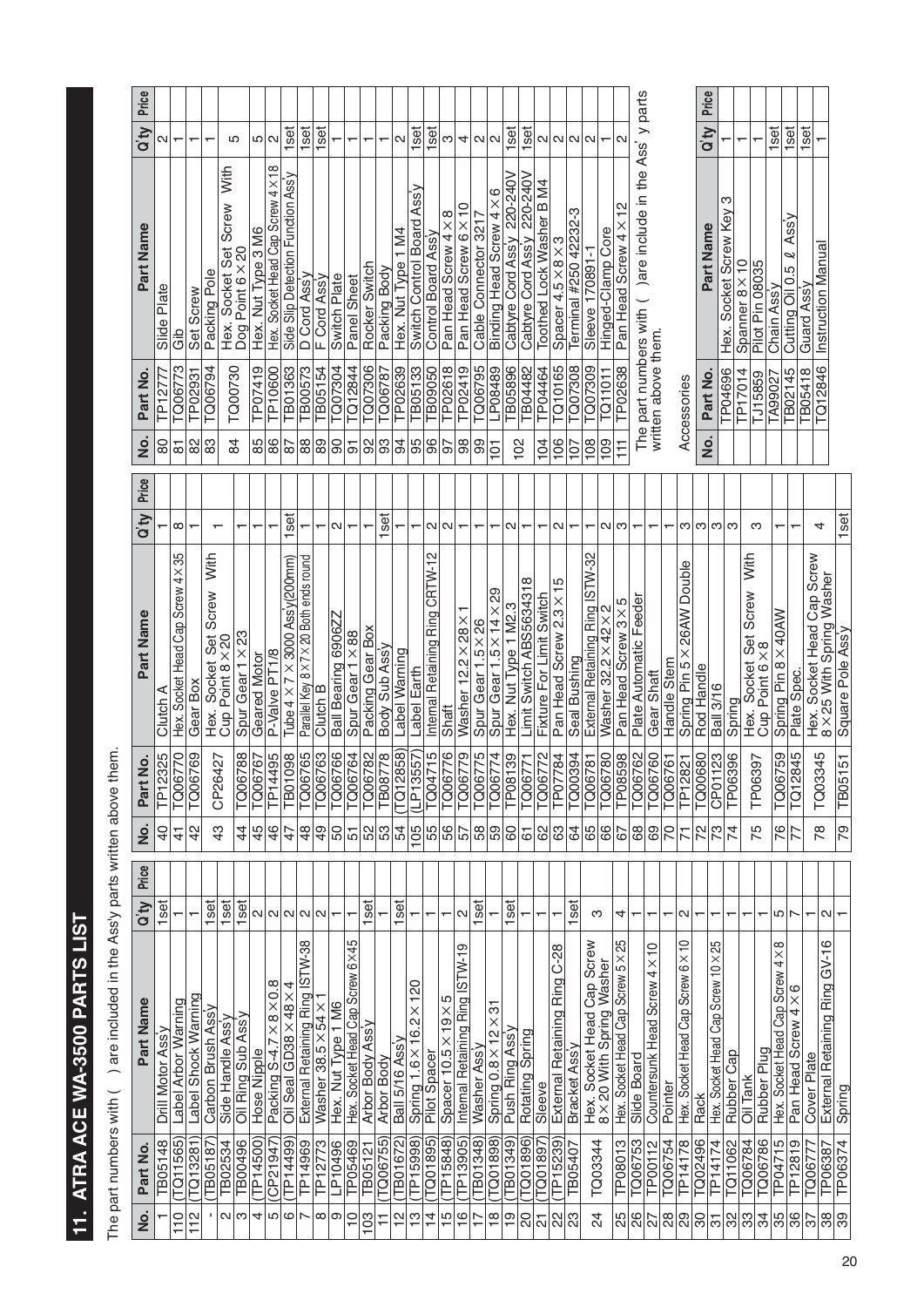### **12. EXPLODED DIAGRAM: DRILL MOTOR**

### **WARNING**

This diagram is for reference only. Do not attempt to service or repair the Nitto Portable Magnetic Drilling Machine. Do not take the machine apart. Contact an authorized Nitto dealer for all service and repair of the machine. Improper service and repair can cause accidents and severe injuries. Never attempt to modify the machine. Never attempt to service or repair the machine yourself.



| No. | Part No. | <b>Part Name</b>                    | $Q'$ ty | <b>Price</b> |
|-----|----------|-------------------------------------|---------|--------------|
| 201 | TQ11172  | Cap                                 | 1       |              |
| 202 | TQ06819  | Self Tapping Screw HC4.8 × 38       | 4       |              |
| 203 | TB05195  | Armature Ass'v                      | 1set    |              |
| 204 | TP00468  | <b>Ball Bearing 608ZZ</b>           |         |              |
| 205 | TP01036  | Internal Retaining Ring C-28        | 1       |              |
| 206 | TB05193  | Brush Holder Ass'v                  | 2setsl  |              |
| 207 | TB05187  | Carbon Brush Ass'v                  | 1set    |              |
| 208 | TQ06820  | Spring Washer B4                    | 2       |              |
| 209 | TQ06828  | Screw ZM4 $\times$ 12               | 2       |              |
| 210 | TQ06838  | Contact Washer                      | 1       |              |
| 211 | TP04595  | <b>External Retaining Ring C-10</b> | 1       |              |
| 212 | TQ06839  | O-Ring $22 \times 2.5$              | 1       |              |
| 213 | TQ12925  | PT-Screw $5.0 \times 50$            | 4       |              |
| 214 | TP00498  | Ball Bearing 6001ZZ                 | 1       |              |
| 215 | TB05495  | Bearing Bracket Ass'y               | 1set    |              |
| 216 | TB05496  | Gear Case Ass'v                     | 1set    |              |
| 217 | TQ06821  | Intermediate Gear 34Z               |         |              |
| 218 | T006822  | Pinion Shaft 10Z                    | 1       |              |
| 219 | TQ06842  | Notched Pin $4 \times 12$           | 1       |              |
| 220 | TQ06829  | Ball Bearing 6003LLU                | 1       |              |

| No. | Part No. | <b>Part Name</b>                         | Q'ty | <b>Price</b> |
|-----|----------|------------------------------------------|------|--------------|
| 221 | TQ06823  | Spindle                                  |      |              |
| 223 | TQ06824  | <b>Cord Protector</b>                    |      |              |
| 224 | TQ06843  | <b>Connecting Cable</b>                  |      |              |
| 225 | TQ06844  | Gear Case Seal                           | 1    |              |
| 226 | TQ06825  | Grease Chamber                           | 1    |              |
| 227 | TQ06845  | Plug                                     |      |              |
| 228 | TQ06830  | <b>Ball Bearing 6203LLU</b>              | 1    |              |
| 229 | TQ06826  | Spindle Gear 43Z                         | 1    |              |
| 230 | TQ06846  | Fitting Washer $17 \times 24 \times 0.2$ | 1    |              |
| 231 | TQ06847  | <b>External Retaining Ring C-17</b>      | 1    |              |
| 233 | TQ06848  | Air Guiding Ring                         | 1    |              |
| 234 | TQ06849  | Self Tapping Screw HC3.9 $\times$ 60     | 2    |              |
| 235 | TB05192  | Stator Ass'y                             | 1set |              |
| 236 | TQ06850  | Motor Housing                            |      |              |
| 237 | TQ06851  | Condenser                                |      |              |
| 238 | TQ06852  | <b>Insulation Tubing</b>                 |      |              |
| 239 | TQ06853  | <b>Mounting Clip</b>                     | 1    |              |
| 240 | TQ06854  | <b>Disk 3.2</b>                          | 1    |              |
| 241 | TQ06855  | Self Tapping Screw HC2.9 $\times$ 9.5    | 1    |              |